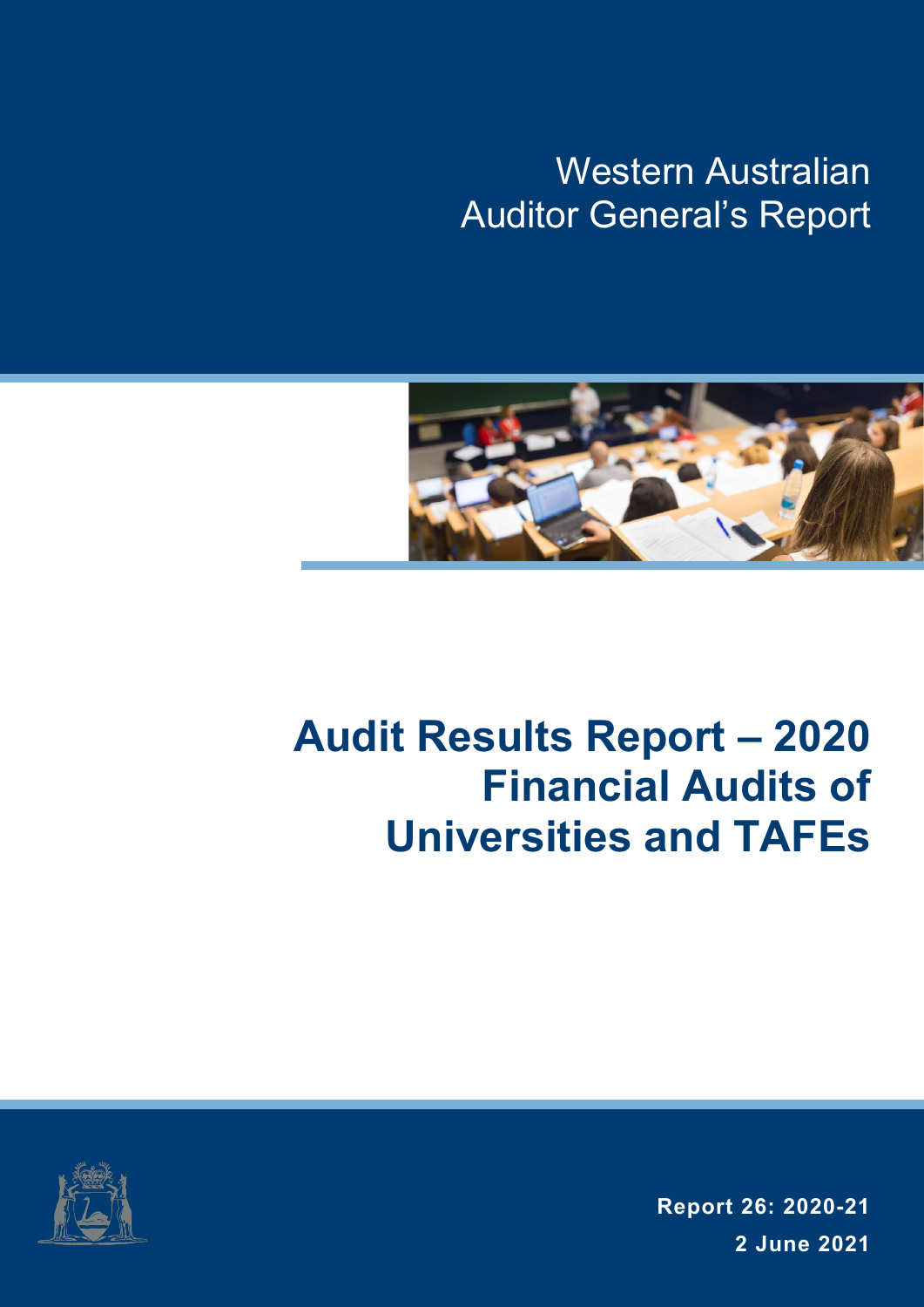#### **Office of the Auditor General Western Australia**

National Relay Service TTY: 133 677 (to assist people with hearing and voice impairment)

We can deliver this report in an alternative format for those with visual impairment.

© 2021 Office of the Auditor General Western Australia. All rights reserved. This material may be reproduced in whole or in part provided the source is acknowledged.

ISSN: 2200-1913 (print) ISSN: 2200-1921 (online)

*The Office of the Auditor General acknowledges the traditional custodians throughout Western Australia and their continuing connection to the land, waters and community. We pay our respects to all members of the Aboriginal communities and their cultures, and to Elders both past and present.*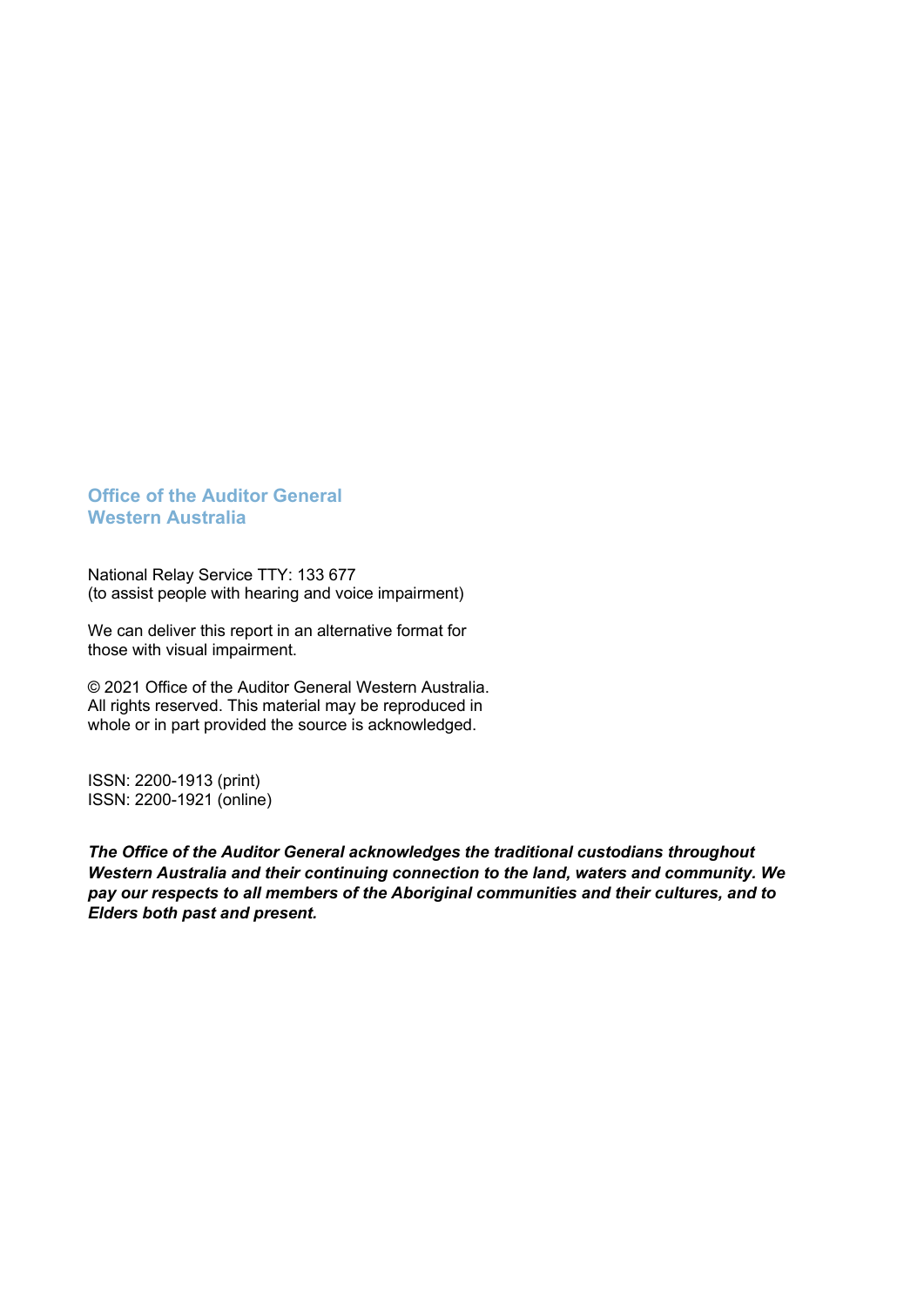### WESTERN AUSTRALIAN AUDITOR GENERAL'S REPORT

**Audit Results Report – 2020 Financial Audits of Universities and TAFEs**

> Report 26: 2020-21 June 2021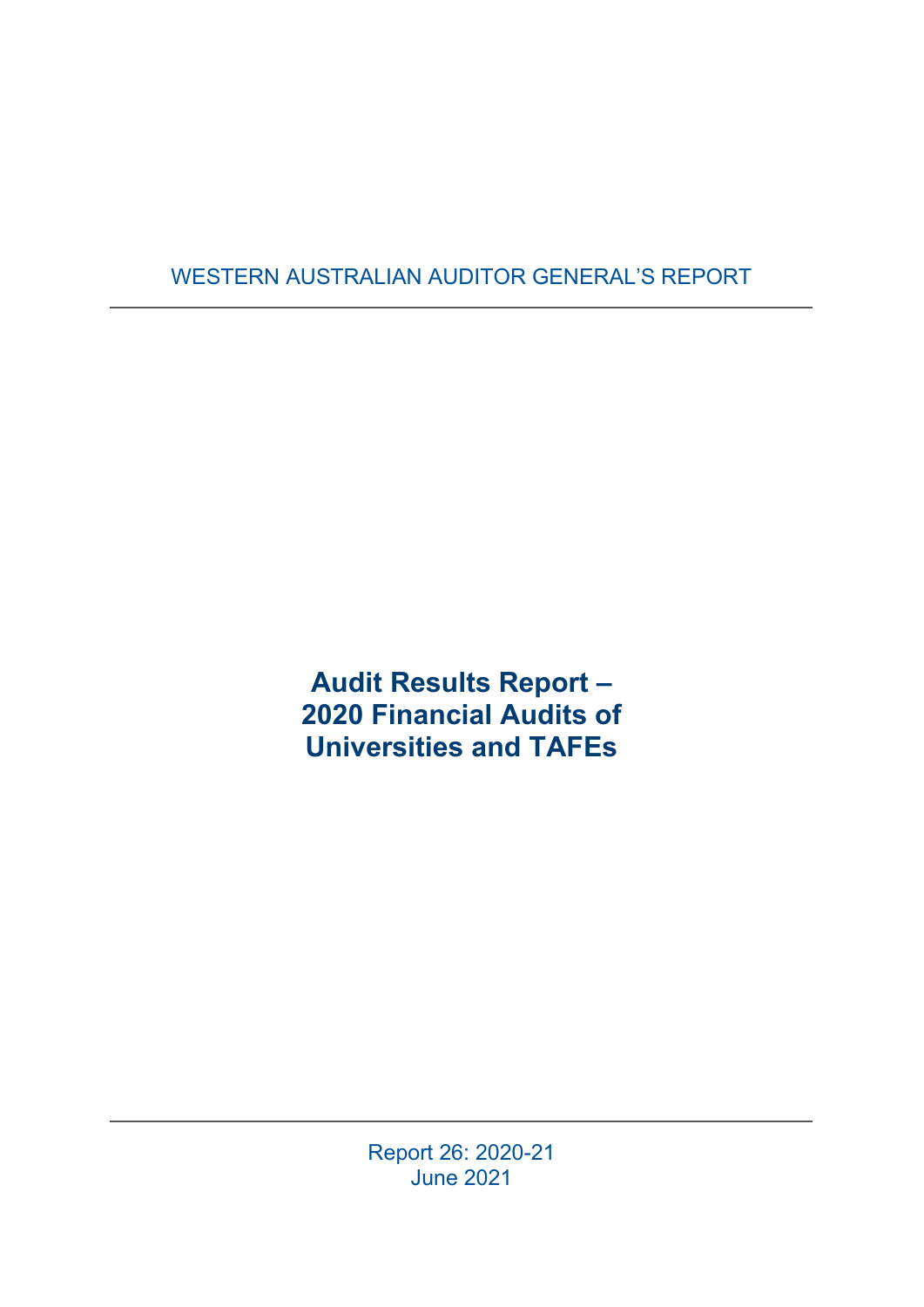

**THE PRESIDENT THE SPEAKER LEGISLATIVE COUNCIL LEGISLATIVE ASSEMBLY**

#### **AUDIT RESULTS REPORT – 2020 FINANCIAL AUDITS OF UNIVERSITIES AND TAFEs**

This report has been prepared under the provisions of section 24 of the *Auditor General Act 2006* and covers financial audits completed since 4 November 2020 including:

- opinions and results of audits on controls, financial statements and key performance indicators of WA's 4 universities and 5 TAFEs for the year ended 31 December 2020
- opinions and results of audits of university subsidiaries and request audits
- key financial indicators commonly used to analyse financial health, and graduate survey results for the tertiary education sector
- other audit opinions issued, including statutory authorities and cemetery boards
- audit certifications of financial and statistical information produced by entities to discharge conditions of Commonwealth funding, grants and other legislation and Royalties for Regions program agreements.

I wish to acknowledge the assistance provided by the senates, governing councils, vice chancellors, managing directors, chief executive officers, chief finance officers and others during the conduct of the annual financial audit program and in finalising this report.

CAROLINE SPENCER AUDITOR GENERAL 2 June 2021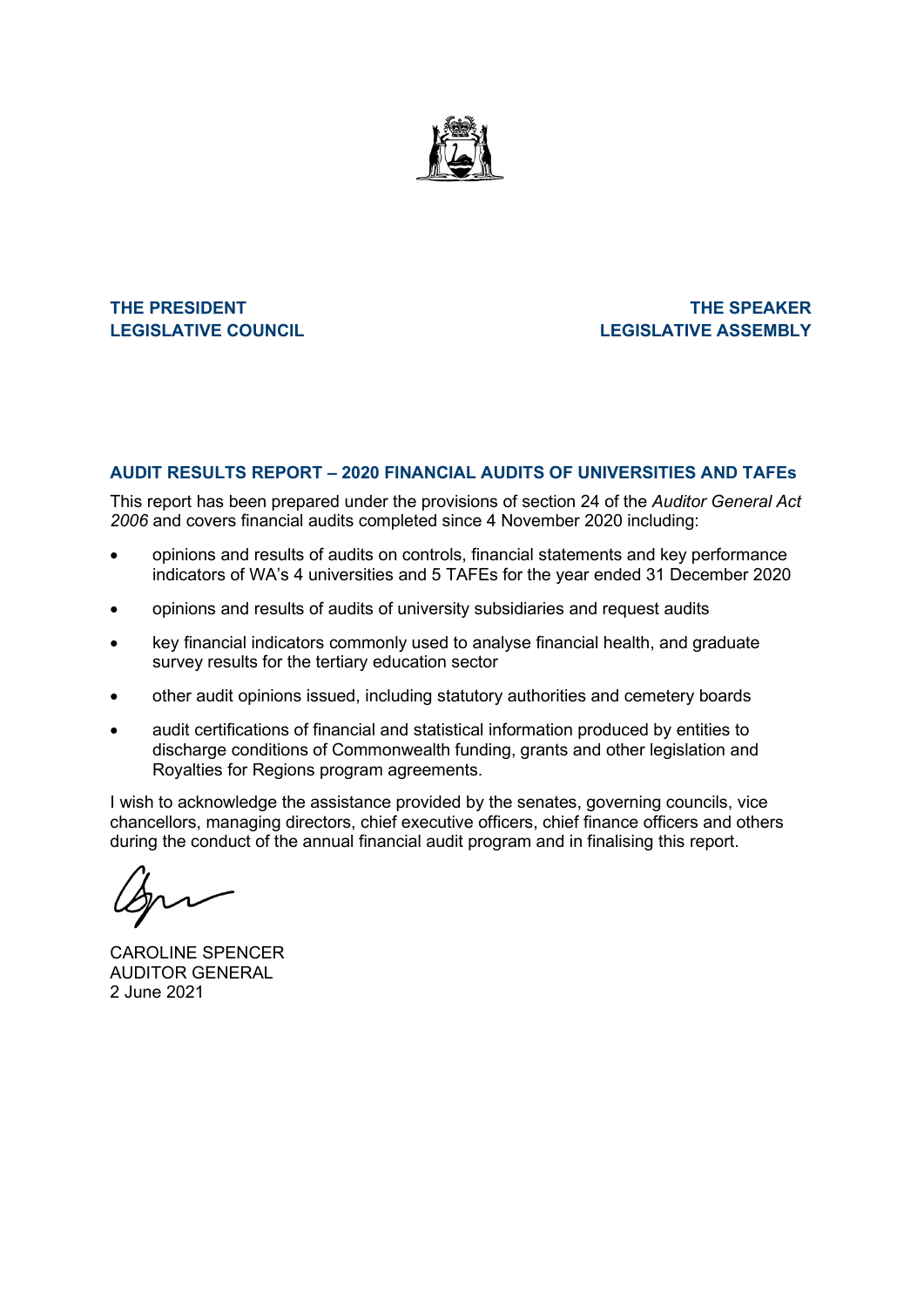# **Contents**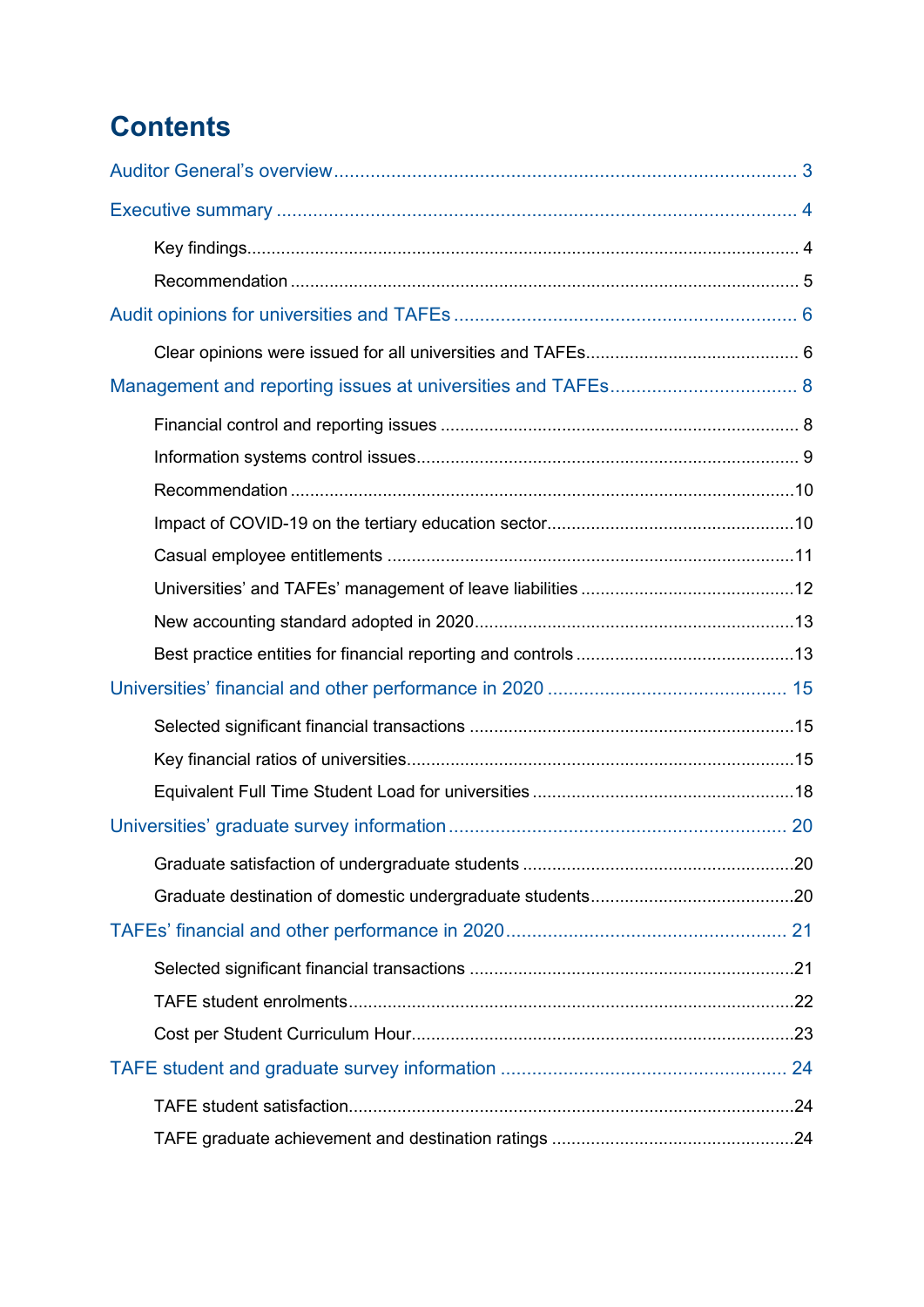| Appendix 3: Universities' and TAFEs' expenditure and sources of revenue 30 |  |
|----------------------------------------------------------------------------|--|
|                                                                            |  |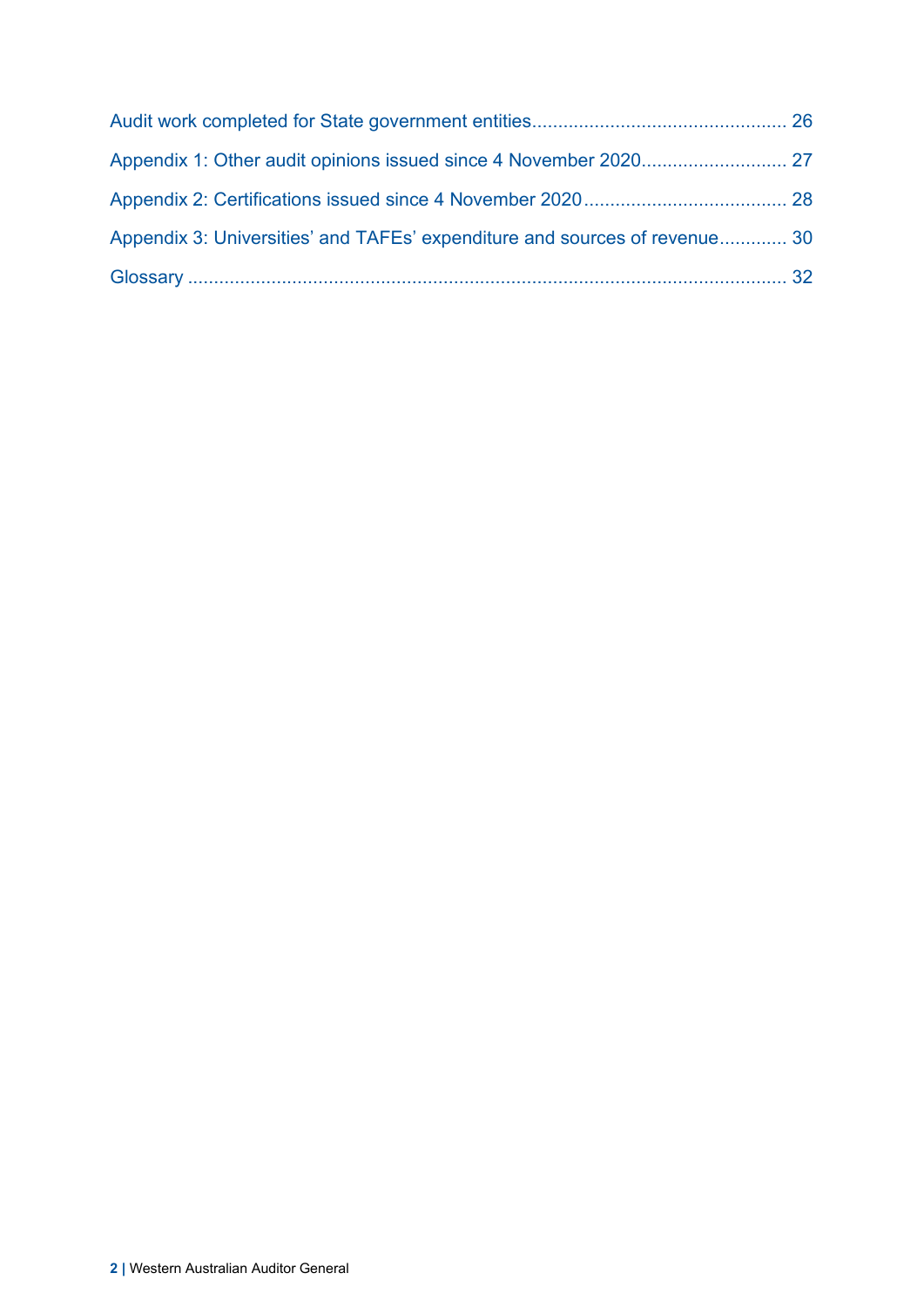### <span id="page-6-0"></span>**Auditor General's overview**

This report summarises the results of the annual audits of the 4 public universities, their subsidiaries and the 5 TAFEs for the 31 December 2020 reporting year. The report also contains the results of a small number of other annual audits of statutory authorities and cemetery boards.



We issued clear (unqualified) opinions for all the universities and TAFEs on their financial statements, controls and key performance indicators.

The COVID-19 pandemic had a significant impact on university and TAFE staff, students and operations in 2020. International travel bans and government-imposed gathering restrictions contributed to this. Educational entities re-scoped their operations and developed other strategies to deliver educational programs for their students, both onshore and overseas. This report outlines some of the significant measures taken and impacts on entities within the tertiary sector.

We found assets, expenditure and revenue to be the main areas where the universities and TAFEs had control weaknesses. Seventy-six percent of our findings in these areas were rated as moderate and of sufficient concern to warrant prompt action to prevent them from escalating to significant or high risk.

Our information systems auditors identified 103 IT control weaknesses, an increase on the 88 reported last year. Forty-two percent were unresolved issues from the previous year. I recommend that executive management in each entity gives priority to monitoring the confidentiality, integrity and availability of information systems.

I wish to thank my staff and the staff and leaders in the audited entities who contributed to the audit process and outcomes.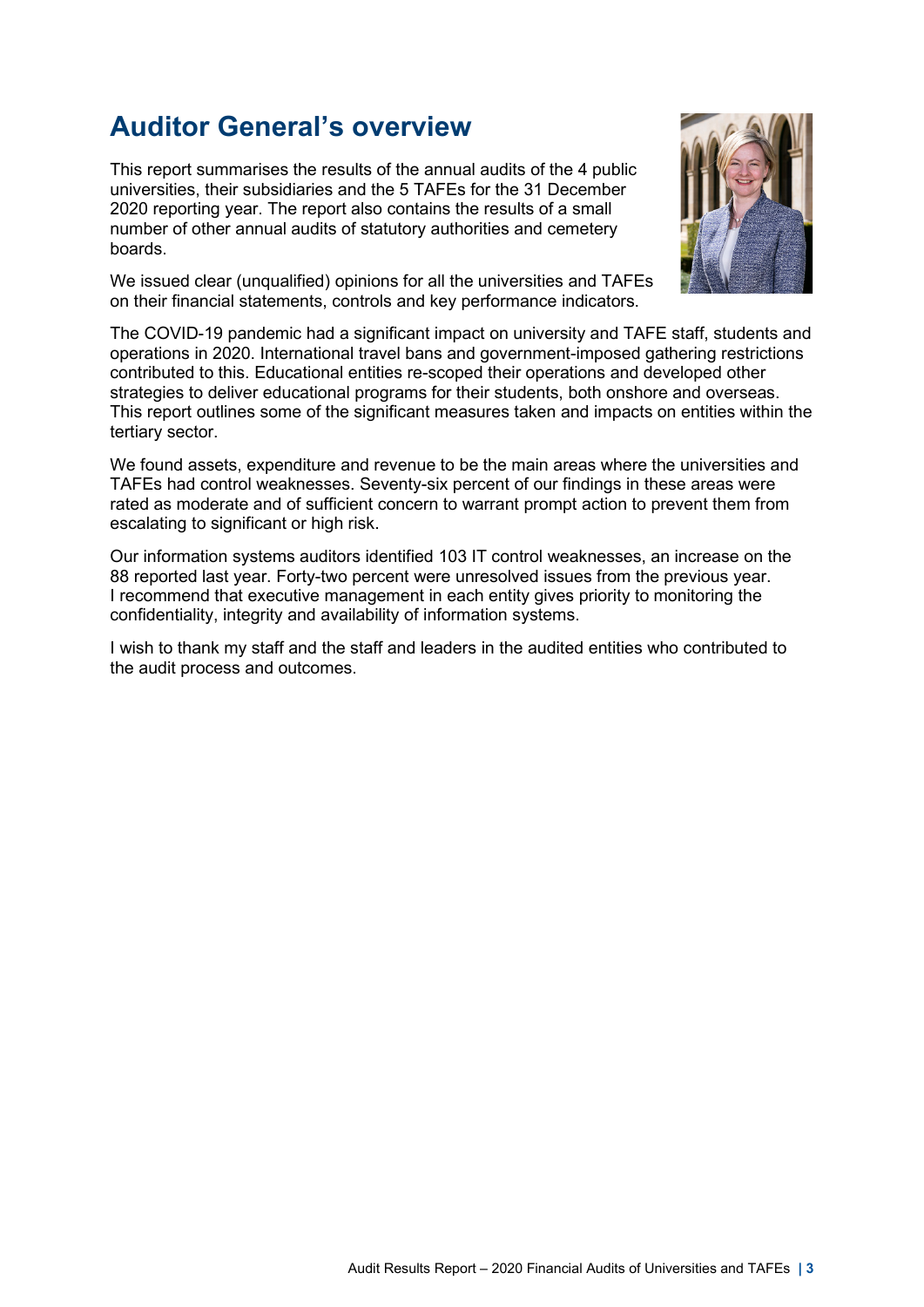### <span id="page-7-0"></span>**Executive summary**

This report contains the findings from the financial audits of universities and TAFEs for the reporting period ending on 31 December 2020. It also includes other State government entities and cemetery board audits finalised since 4 November 2020. [1](#page-7-2)

Western Australia's public tertiary education sector comprises 4 public universities and 5 TAFEs (2 metropolitan and 3 regional). The universities had combined assets of \$7.1 billion and the TAFEs \$1.2 billion at 31 December 2020. The sector's total revenue from both Commonwealth and State funding in 2020 was \$3.2 billion. This was down from \$3.4 billion last year mainly due to COVID-19 restrictions and reduced enrolments of onshore overseas students, but in some instances partly offset by an increase in domestic student revenue. Universities' revenue was \$2.7 billion and TAFEs \$518 million, following results in 2019 of \$2.9 billion and \$509 million respectively. Further details of the sector's revenue and expenditure are included in Appendix 3.

To ensure the sector produces timely and accurate financial reports, it is important that university and TAFE management keep appropriate accounts and records. An effective internal control system is essential for accurate reporting, to alert management to irregularities in electronic environments and manual procedures, and to help prevent, detect and investigate errors and fraud.

The *Auditor General Act 2006* requires the Auditor General to annually audit the financial statements, controls and key performance indicators (KPIs) of universities and TAFEs, all of which have a 31 December reporting date.

A clear (unqualified) audit opinion generally indicates that satisfactory financial controls are in place. It also indicates that financial statements are complete, accurate, comply with relevant legislation and applicable accounting standards; and fairly represent performance during the year and the financial position at year end.

### <span id="page-7-1"></span>**Key findings**

- We issued clear audit opinions:
	- o on financial statements, controls and KPIs of the 4 public universities and the<br>5 TAFEs (page 6) 5 TAFEs (page [6\)](#page-9-1)
	- $\circ$  on the financial statements of 8 university subsidiaries and request audits
	- o for 7 other State government entities (page [26\)](#page-29-1)
	- o for 38 audit certifications of financial and statistical information.

(Appendices 1 and 2)

#### **Management issues**

- There were 38 financial and management control weaknesses identified at universities and TAFEs, compared to 23 last year. Twenty-six percent were unresolved from the previous year, a similar result compared to last year. (page [8\)](#page-11-1)
- We identified 103 information systems control issues at the universities and TAFEs, compared to 88 last year. Forty-two percent were unresolved issues from the previous year, compared to 48% last year. (page [9\)](#page-12-0)

<span id="page-7-2"></span><sup>1</sup> Audit Results Report – Annual 2019-20 Financial Audits of State Government Entities, Report 7, November 2020 reported on the 2019-20 financial audits completed by 4 November 2020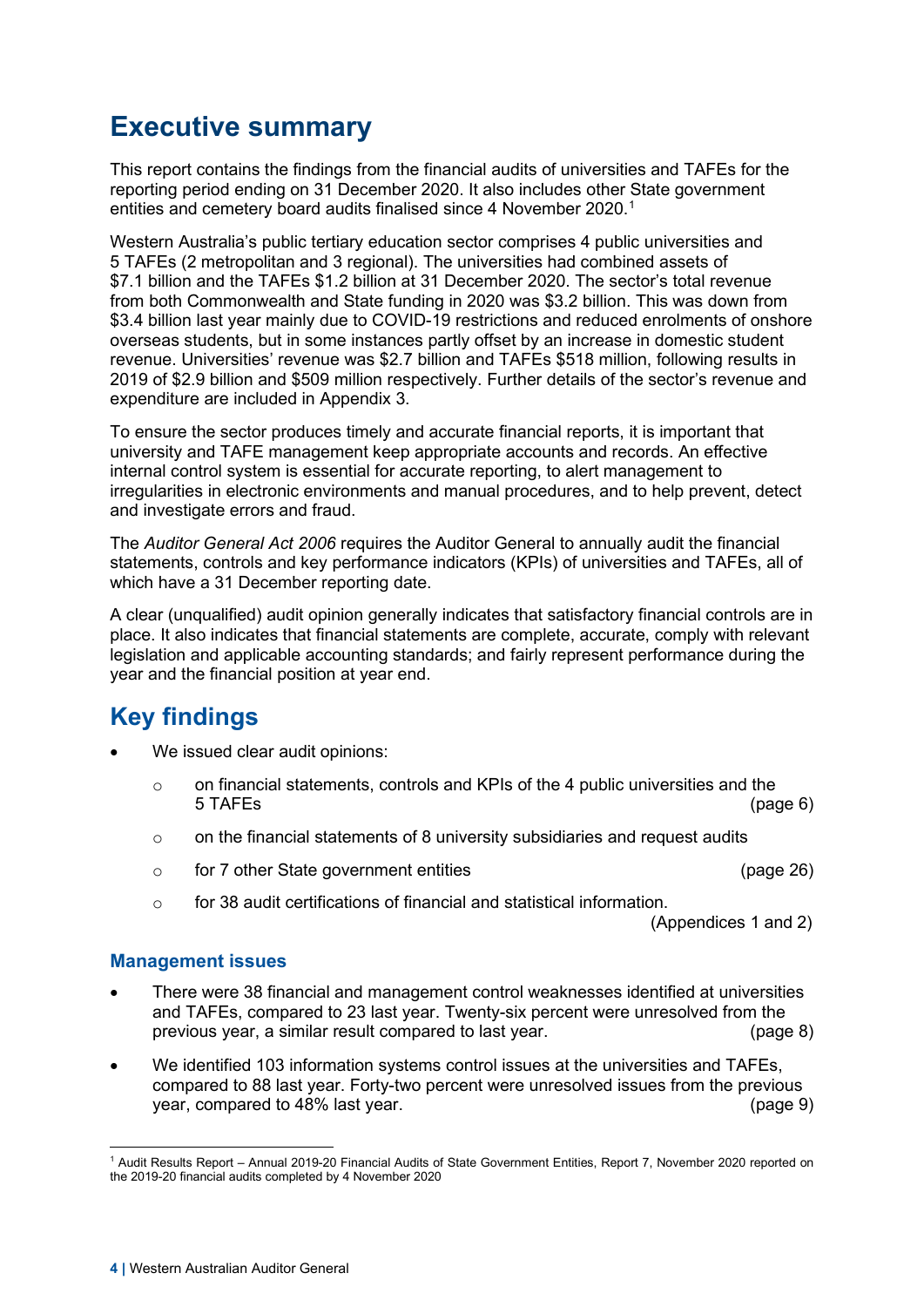• Annual leave and long service leave liabilities of the universities increased by 3.7% and by 8.8% for TAFEs in 2020, with a combined total of \$367.3 million at year end.

(page [12\)](#page-15-0)

#### **Impacts of COVID-19 in 2020**

Most universities and TAFEs reported reduced student enrolments and revenue due to<br>COVID-19 restrictions, although some reported increased training hours. (page 10) COVID-19 restrictions, although some reported increased training hours.

#### **Casual employee entitlements**

• The universities and TAFEs are assessing the impact on their financial report and operations as a result of recent State government advice that casual employees are entitled to long service leave and may be eligible for other permanent employee entitlements. (page [11\)](#page-14-0)

#### **Current accounting standard adoption**

Universities and TAFEs reported certain assets that meet the criteria of service concession assets, and the corresponding liabilities, in their end of 2020 financial reporting under a new accounting standard AASB 1059 from 1 January 2020. This largely related to student accommodation. (page [13\)](#page-16-0)

#### **Financial and performance measures**

• The universities mostly rated low to medium risk for their performance against financial indicators in 2020. The ratios indicated slightly higher financial risk levels than in 2019. (page [15\)](#page-18-2)

- We have summarised significant financial transactions of universities and TAFEs noted during our audits. Key financial ratios and information commonly used for assessing financial performance are also presented. (pages [15](#page-18-1) and [21\)](#page-24-2)
- The results of university and TAFE student and graduate surveys are presented to show performance measures for each institution. (pages [20](#page-23-0) and [24\)](#page-27-0)

### <span id="page-8-0"></span>**Recommendation**

1. Universities, TAFEs and other entities should address identified financial management, KPI and information systems control weaknesses in a timely manner to ensure the integrity of their financial controls and external reporting. (page [10\)](#page-13-0)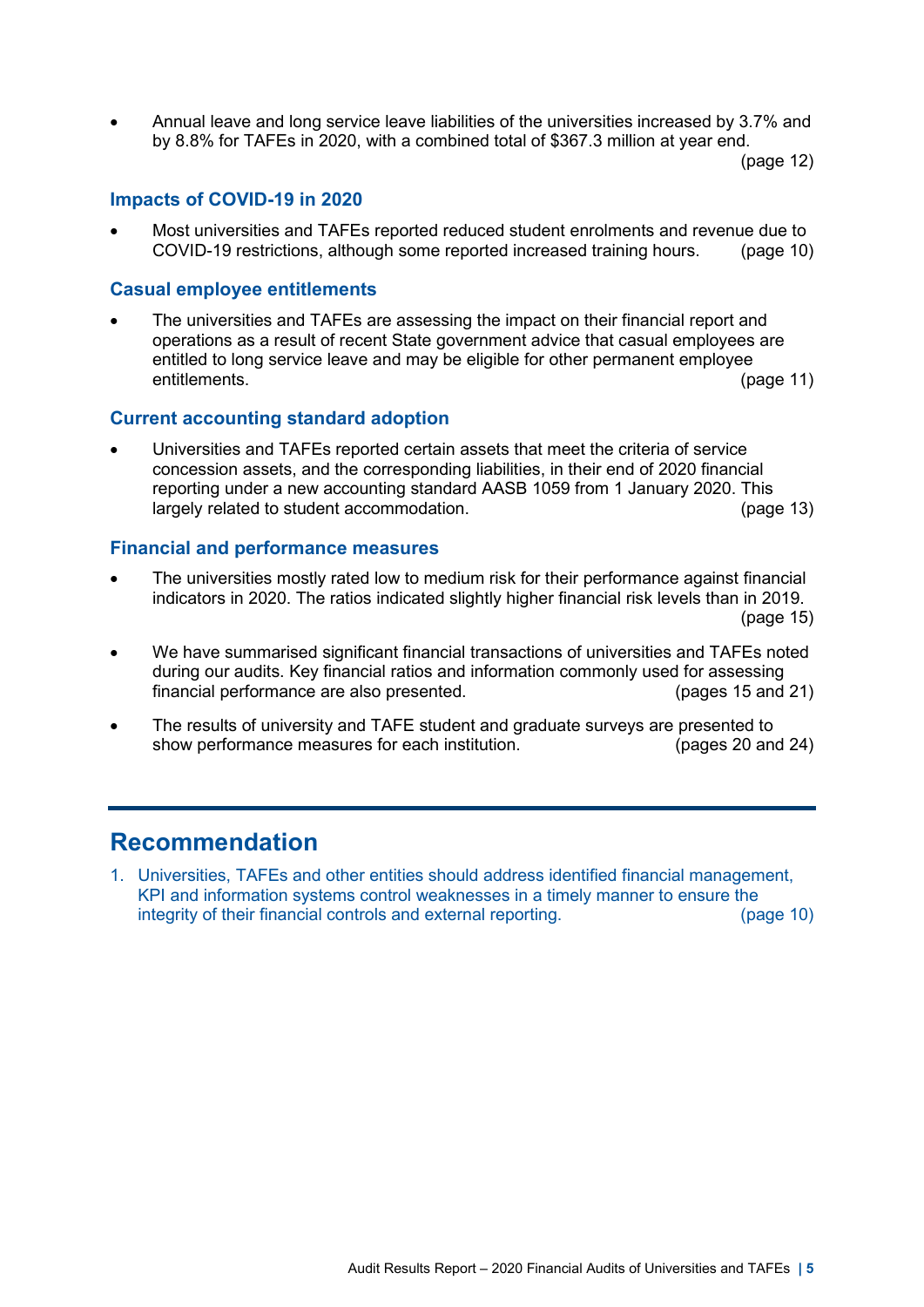### <span id="page-9-0"></span>**Audit opinions for universities and TAFEs**

University and TAFE management are responsible for keeping proper accounts and records to enable the timely and accurate preparation of financial reports.

An effective internal control system should operate to enable the preparation of financial statements that are free from material misstatement, whether due to fraud or error, and to alert management to irregularities in procedures. They also assist universities and TAFEs to prevent, detect and investigate errors and fraud.

The Auditor General is required to issue an audit opinion for each university and TAFE to the responsible Minister. The opinion relates to:

- Financial statements assurance that the financial statements and supporting notes are materially complete, accurate, reliable and comply with relevant legislation and applicable accounting standards. The vast majority of State government financial statements are general purpose and, as a minimum, must comply with Australian Accounting Standards and, for most, with the Treasurer's Instructions.
- Controls assurance that, in all material respects, controls were adequate to provide reasonable assurance that the receipt, expenditure and investment of money, the acquisition and disposal of property and the incurring of liabilities were in accordance with legislative provisions.

The scope of this opinion addresses the specific requirements of the *Auditor General Act 2006*, and is not as broad as it would be if required to address all aspects of Australian Auditing Standard ASAE 3150 *Assurance Engagements on Controls*. To issue our opinion, we test the design and implementation of key controls.

• KPIs – assurance that the KPIs are relevant, appropriate, based on reliable data and, in all material respects, fairly present the performance of the entity in achieving its desired outcomes. Our audits include testing manual and computerised processes for collecting and reporting the KPIs, and verifying the accuracy and completeness of the information reported.

Some universities use subsidiary companies to conduct activities on their behalf. The audit opinions we issue for these subsidiaries relate to financial statements only as they are not required to submit KPIs.

Similarly, universities may request appointment of the Auditor General to conduct the audit of their interests in associated companies, trusts or other ventures. These interests are marked with \* in Table 3.

It should be noted that the audit opinions relate to historical information reported in the financial statements and KPIs and are not predictive of future performance.

### <span id="page-9-1"></span>**Clear opinions were issued for all universities and TAFEs**

For the year ended 31 December 2020, we issued clear audit opinions on the financial statements, controls and KPIs of all universities and TAFEs. University and TAFE audit opinions are included in their annual reports which are tabled in Parliament.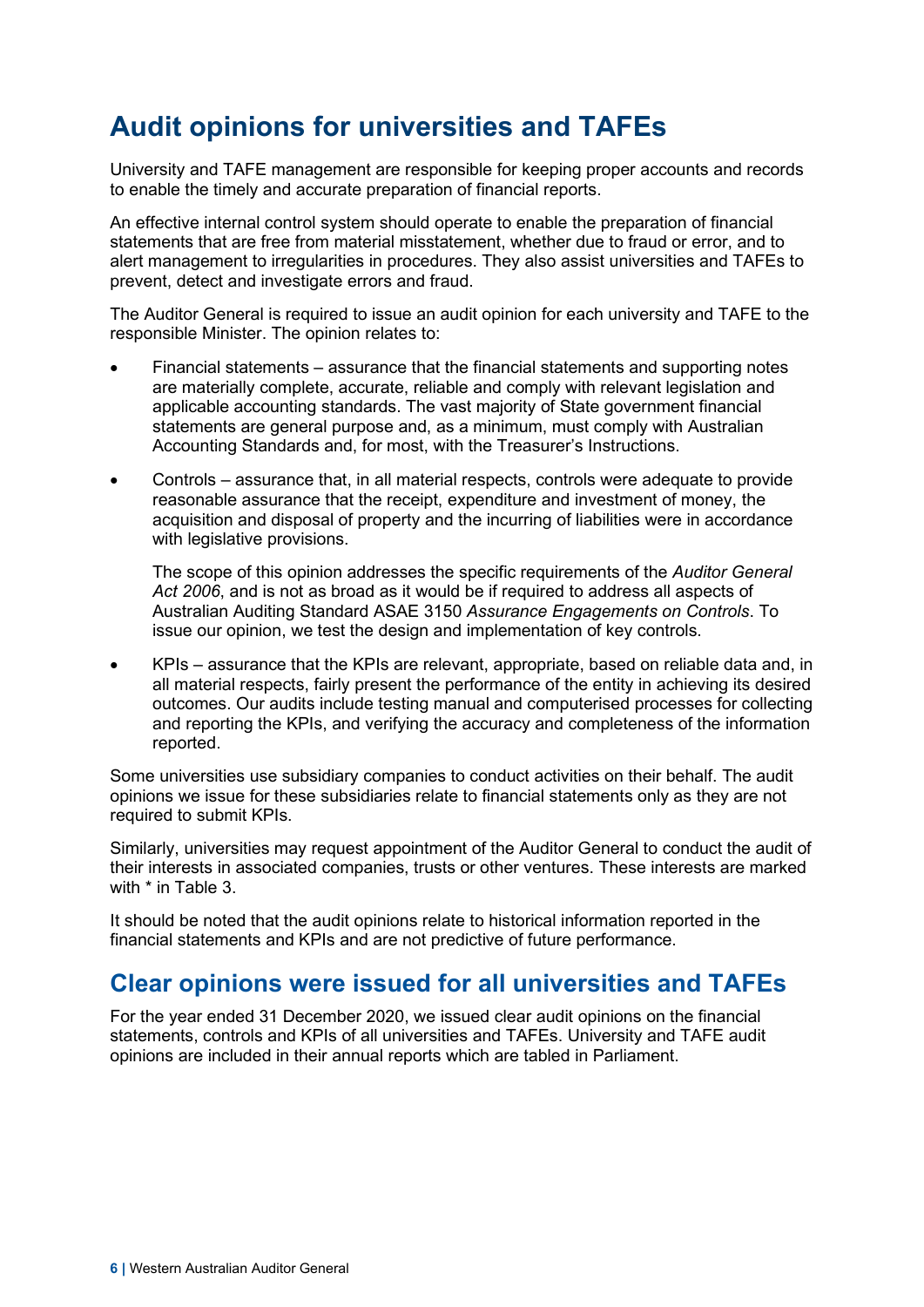| <b>UNIVERSITIES</b><br><b>Opinion on financial statements, controls and KPIs</b> | <b>Opinion issued</b> |
|----------------------------------------------------------------------------------|-----------------------|
| Curtin University (Curtin)                                                       | 22/03/2021            |
| Edith Cowan University (ECU)                                                     | 15/03/2021            |
| Murdoch University (Murdoch)                                                     | 12/03/2021            |
| The University of Western Australia (UWA)                                        | 05/03/2021            |

Source: OAG

#### **Table 1: Audit opinions issued for universities**

| <b>TAFES</b><br><b>Opinion on financial statements, controls and KPIs</b> | Opinion issued         |
|---------------------------------------------------------------------------|------------------------|
| <b>Central Regional TAFE</b>                                              | 19/03/2021             |
| North Metropolitan TAFE                                                   | 18/03/2021             |
| North Regional TAFE                                                       | 22/03/2021             |
| South Metropolitan TAFE                                                   | 22/03/2021             |
| South Regional TAFE                                                       | 19/03/2021             |
|                                                                           | $\sim$<br><u>_ . _</u> |

Source: OAG

#### **Table 2: Audit opinions issued for TAFEs**

For the year ended 31 December 2020, we issued clear audit opinions on the financial statements of all universities' subsidiaries and interests in associated companies, trusts or other ventures. The financial results are included in the financial reports of their controlling university. Annual reports of these subsidiaries and interests are not required to be tabled in Parliament.

| <b>UNIVERSITIES' SUBSIDIARIES and OTHER INTERESTS</b><br><b>Opinion on financial statements</b> | <b>Opinion issued</b> |  |
|-------------------------------------------------------------------------------------------------|-----------------------|--|
| <b>Edith Cowan University</b>                                                                   |                       |  |
| Australian Pathways Education Group Pty Ltd (for year ended 30/06/2020)                         | 26/11/2020            |  |
| <b>Murdoch University</b>                                                                       |                       |  |
| Alan and Iris Peacocke Research Foundation *                                                    | 19/03/2021            |  |
| Innovative Chiropractic Learning Pty Ltd                                                        | 19/03/2021            |  |
| Murdoch Retirement Services Pty Ltd                                                             | 19/03/2021            |  |
| The University of Western Australia                                                             |                       |  |
| Perth USAsia Centre Limited *                                                                   | 01/04/2021            |  |
| The University Club of Western Australia Pty Ltd                                                | 09/04/2021            |  |
| UWA Accommodation Services Pty Ltd                                                              | Audit in progress     |  |
| <b>UWA Sport Pty Ltd</b>                                                                        | 29/04/2021            |  |
| Young Lives Matter Foundation UWA Ltd                                                           | 17/05/2021            |  |

Source: OAG

\* Interests in associated companies, trusts or other ventures.

**Table 3: Audit opinions issued for universities' subsidiaries and other interests**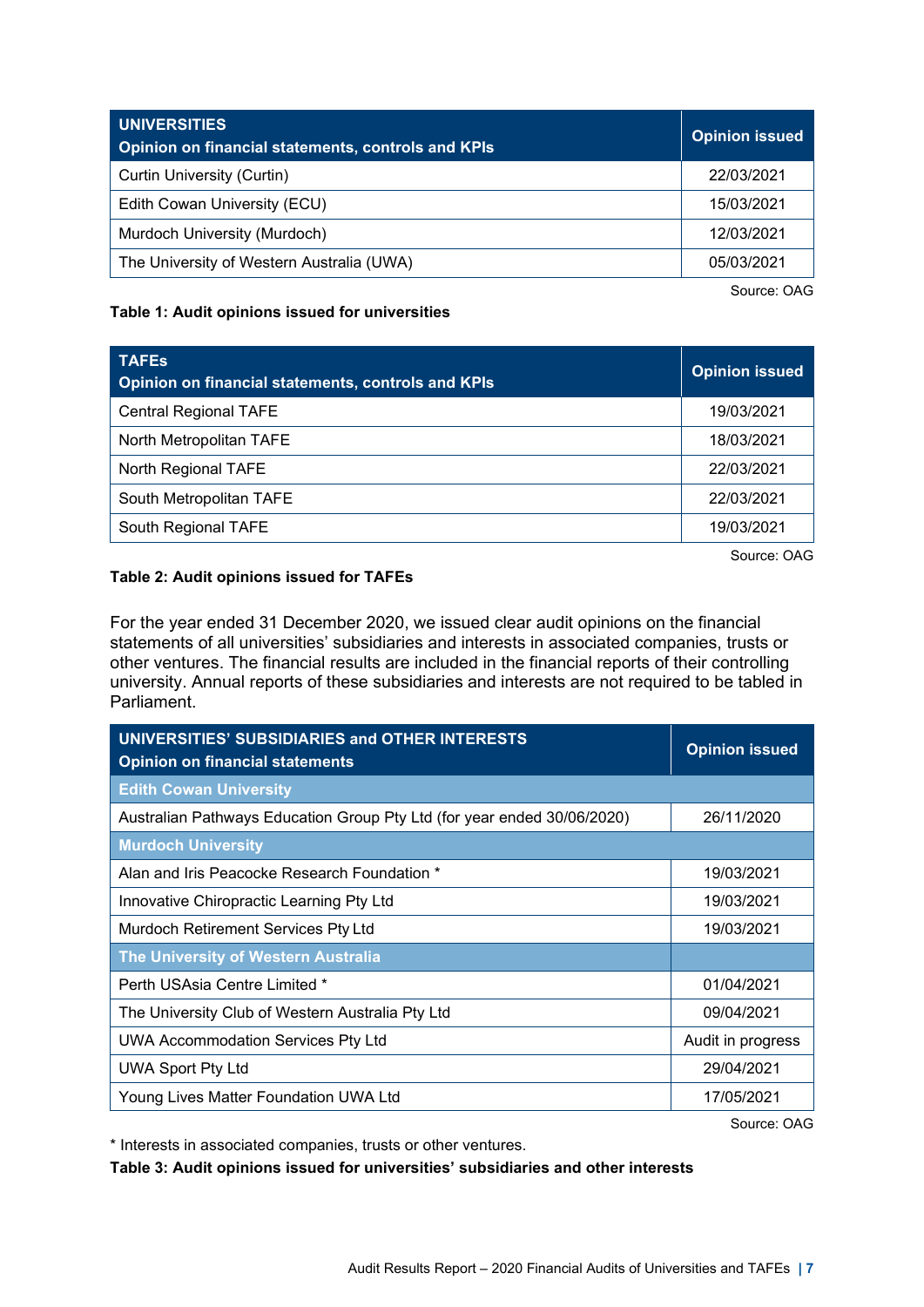### <span id="page-11-0"></span>**Management and reporting issues at universities and TAFEs**

### <span id="page-11-1"></span>**Financial control and reporting issues**

Every entity is required to develop and maintain adequate systems of internal control to ensure legislative compliance, and accurate recording and reporting of financial information and KPIs. These control systems reduce the risk of error and fraud, and provide assurance to management and auditors that management reports and financial statements are materially correct.

During our audits, we assess compliance with key aspects of legislation, current best practice and the ability of internal control systems and procedures to record and report reliable financial information and KPIs.

We reported 38 financial and management control weaknesses to the universities and TAFEs for 2020, compared to 23 for 2019.

We rated 76% of the control weaknesses as moderate risk, meaning they were of sufficient concern to warrant taking corrective action as soon as possible. Normally these matters require procedural improvements and if not addressed, they could escalate to a significant risk. Twenty-six percent were unresolved prior year issues, a similar result compared to last year.



Source: OAG

**Figure 1: Financial and management control weaknesses for 2019 and 2020**

We found that asset stocktakes were not conducted appropriately, stocktake sheets were not signed, asset reconciliations were not routinely completed, and asset balances and depreciation expenses were impacted by the timing of asset capitalisation.

Late acquittal of purchasing card transactions was again reported, along with delays in notifying the financial institution to cancel cards that were no longer required.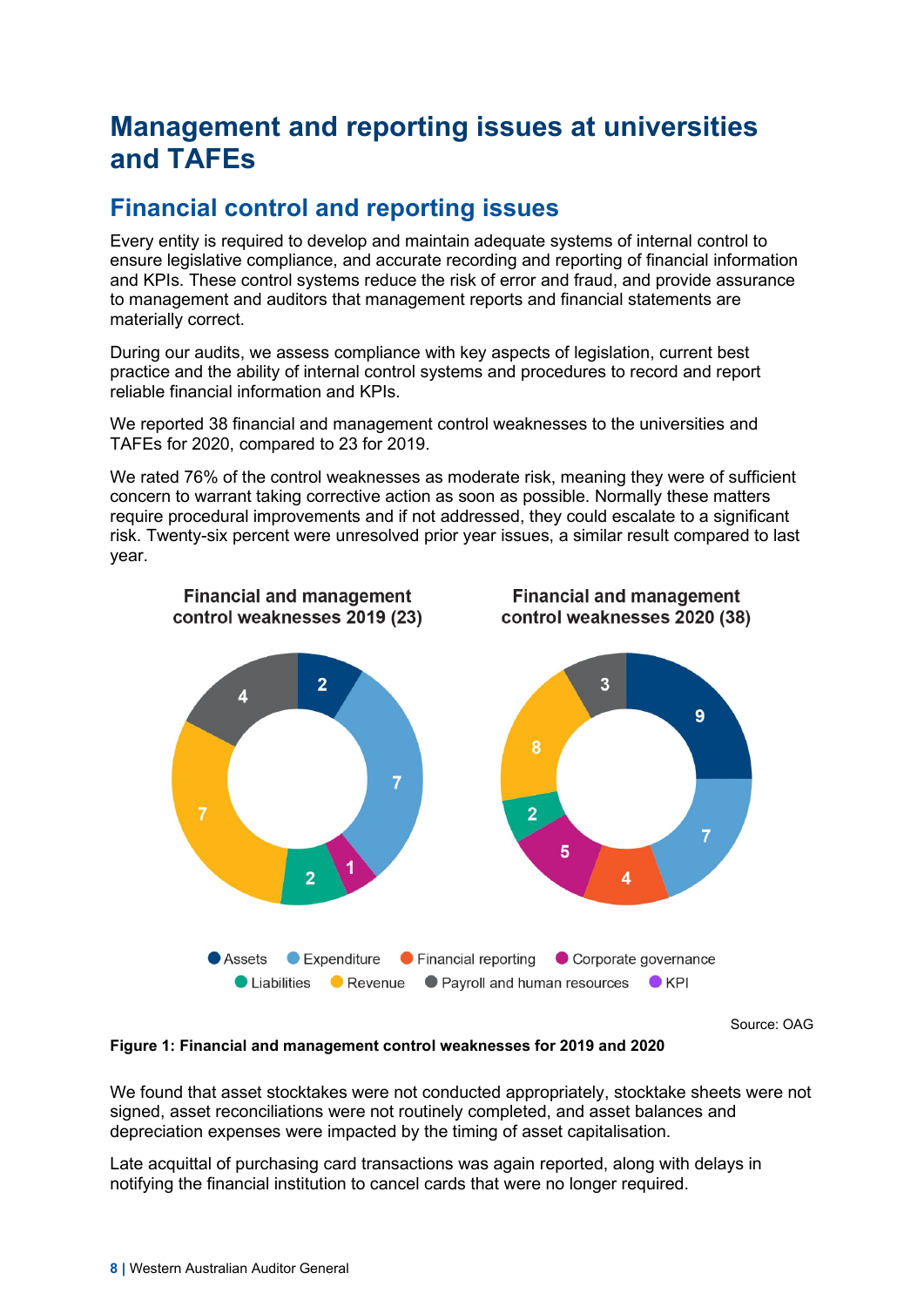The main revenue control weaknesses related to discounts and concessions processed that were not appropriately authorised, or the necessary evidence was not retained.

### <span id="page-12-0"></span>**Information systems control issues**

Each year we audit the design, implementation and operating effectiveness of information systems controls at universities and TAFEs. These audits provide insights about the extent to which controls enable reliable and secure processing of financial and key performance information.

In 2020, we identified 103 information systems control weaknesses across the 4 universities and 5 TAFEs. We rated 51% of the weaknesses as moderate and the remaining 49% as minor. Entities should action moderate findings as soon as practicable.

Of the 103 weaknesses identified:

- 48% related to information security issues. These included system and network vulnerabilities and unauthorised and inappropriate access
- 37% related to IT operations issues. These included the processing and handling of information, monitoring and logging of user activity, and management and review of access privileges
- 42% were unresolved findings from our previous audits.

Information systems control weaknesses have the potential to compromise the confidentiality, integrity and availability of key computer systems. Figure 2 shows the distribution of our findings across the 6 control categories we assessed during our audits.



Source: OAG

**Figure 2: Information systems audit findings in 2019 and 2020**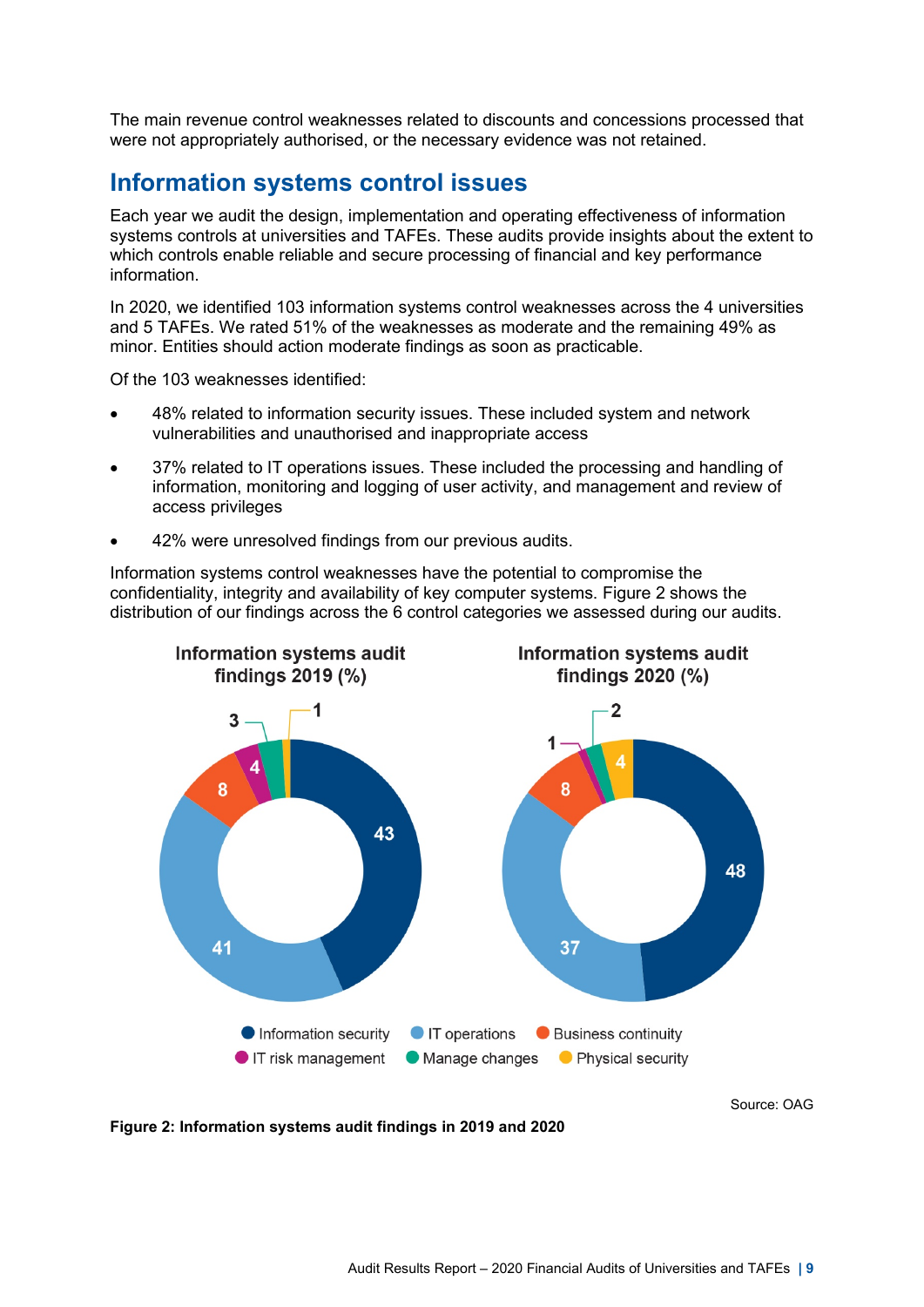More information on our information systems audit results will be included in our next annual Information Systems Audit Report.

### <span id="page-13-0"></span>**Recommendation**

Universities, TAFEs and other entities should address identified financial management, KPI and information systems control weaknesses in a timely manner to ensure the integrity of their financial controls and external reporting.

### <span id="page-13-1"></span>**Impact of COVID-19 on the tertiary education sector**

Our May [2](#page-13-2)020 report<sup>2</sup> on this sector recognised the uncertainty of the anticipated effect of COVID-19 on university and TAFE operations. A note in the 2019 financial statements of each of the universities and the 2 metropolitan TAFEs reported this as an event subsequent to reporting date. The state of emergency declared in WA on 15 March 2020 imposed unprecedented restrictions on individuals' movements, social gatherings and business operations. These restrictions required universities and TAFEs to significantly modify their operations. Their actions included:

- extensive use of online teaching, learning and working capabilities, with investment in software and IT equipment to support staff and students working or studying from home
- adjusting academic calendars to enable variations to student assessments and investing in online exam software
- reducing the financial burden on students through parking permit refunds, student services and amenities fee reductions, waiving late payment fees and allowing additional time for students to pay fees rather than withdrawing
- making support payments or grants to students experiencing severe financial hardship to support them to remain enrolled and studying. Benefits included food vouchers, essential living expenses, welfare packages, rent and accommodation support, and computer and IT purchases. Equipment loans with data packages were offered to students in some instances
- all universities recorded significantly reduced investment revenue in 2020, and reductions in revenue from consultancy and contracts, and research grants
- employee related expenses increased for all universities except UWA, mostly due to voluntary redundancies and recognition of long service leave liabilities for casual employees
- university expenses for travel, staff development, professional fees and consultancies, and utilities and rates were less than the previous year
- eligible university subsidiaries received payments for their staff under the Commonwealth Government's Job Keeper programs
- only Murdoch University reported suspending progress on a range of major capital projects in 2020 due to COVID-19.

<span id="page-13-2"></span><sup>2</sup> Report 21, May 2020, Audit Results Report – Annual 2019 Financial Audits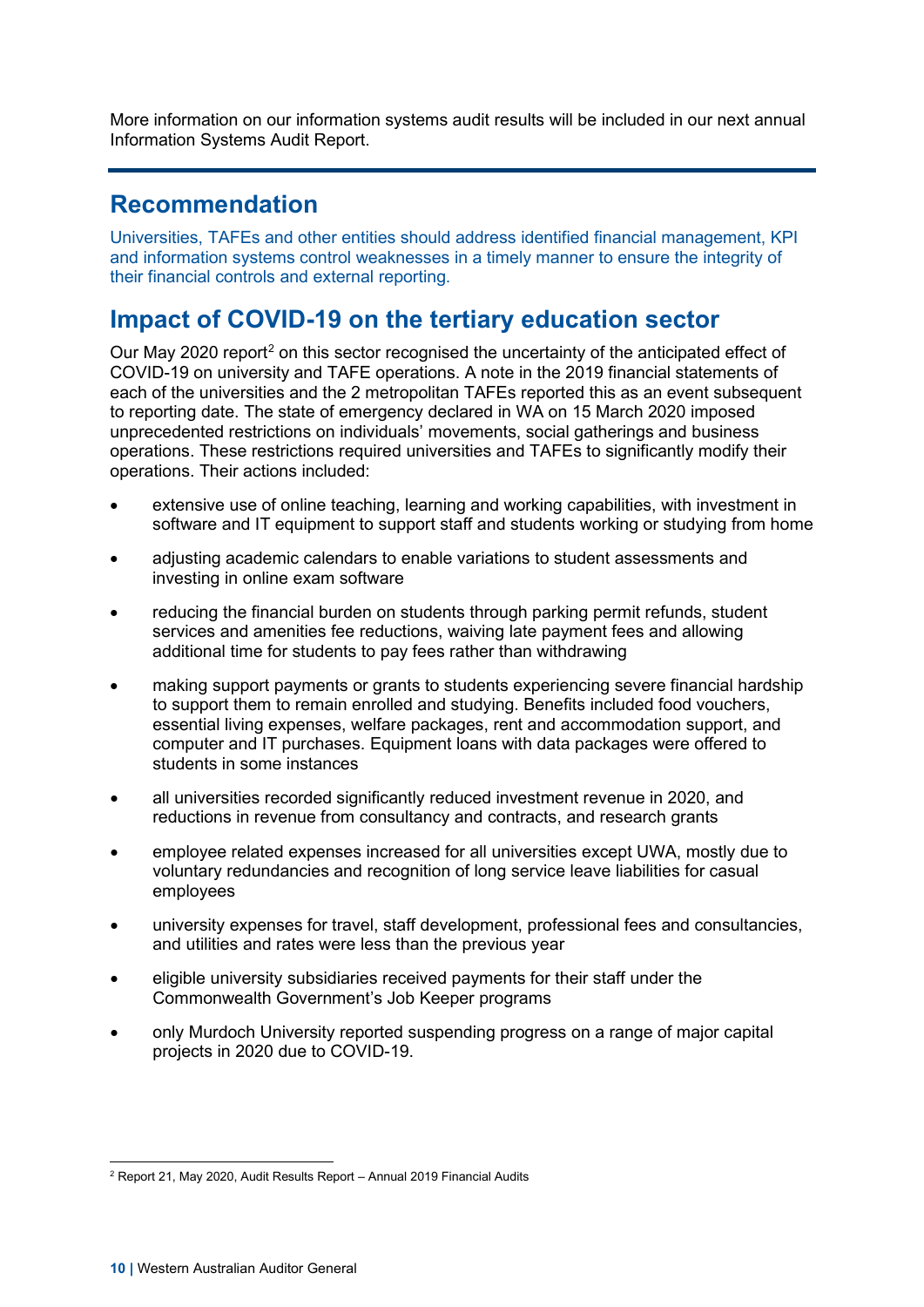#### **Universities' student numbers, student fees and revenue**

Three of the universities had reductions in student numbers and reduced income from course fees and charges of between 0.87% and 10.2% in 2020 compared to the previous year. Most of this reduction was due to less fees paid by onshore overseas students, although in some instances partially offset by an increase in domestic student revenue.

In contrast, ECU had a 2.5% increase in student numbers, including a 2.6% increase in the Equivalent Full Time Student Load (EFTSL) for onshore international students. ECU's income from course fees and charges increased by 1.6% compared to the previous year, attributed in part to an increase in onshore international students and an increase in domestic student fees.

All universities reported a decrease in total income in 2020, ranging from 0.9% at ECU to 8.4% at UWA.

The Commonwealth Government announced one-off relief to universities to alleviate financial pressures during the COVID-19 pandemic. This includes a \$1 billion injection into research support for universities and the 2020 Commonwealth Grant Scheme guarantee. WA universities will receive a share of this additional funding in 2021.

#### **TAFEs' student numbers, student fees and revenue**

A range of State Government initiatives in response to COVID-19 helped to mitigate falls in training activity and revenue in the TAFE sector. From 1 January 2020, the State Government reduced TAFE course fees by up to 72% for targeted qualifications. In July 2020, as part of the WA Recovery Plan, the State Government announced further fee reductions of 50% to 72% for qualifications considered high priority and free short courses for students to upskill for new jobs. To fund these initiatives, State Government grants and subsidies paid to all TAFEs increased by between 6.0% and 10.7% compared to the previous year.

The 2 metropolitan TAFEs and South Regional TAFE, increased the hours of training delivered by between 0.3% to 5.6%, while the other regional TAFEs reported decreases of 6.6% and 7.2%. Overall, total TAFE training hours increased from 21 million in 2019 to 21.5 million in 2020. The hours of training delivered by each TAFE for the years 2018 to 2020 are shown in Table 16 on page [22.](#page-25-0)

The percentage decrease in revenue from user charges and fees was smaller for the metropolitan TAFEs (2.3% to 11%) compared to regional TAFE decreases of 20% to 34.8%.

### <span id="page-14-0"></span>**Casual employee entitlements**

The employment status and reporting of casual employee entitlements changed in 2020. Universities and TAFEs are assessing the impact of a recent court case and updates to previous policy advice on their operations.

#### **Long service leave for casual employees**

In September 2019, the Public Sector Labour Relations division of the Department of Mines, Industry Regulation and Safety corrected earlier advice to State government entities about the entitlement of casual public sector employees to long service leave (LSL). The corrected position is that casual employees may be eligible for LSL under the *Long Service Leave Act 1958* (WA), even if they are paid a casual loading that is stated to be in lieu of LSL or other types of leave such as personal leave, annual leave and public holidays. On 19 February 2021, Public Sector Labour Relations issued a guidance note on the transitional and ongoing arrangements for casual employees.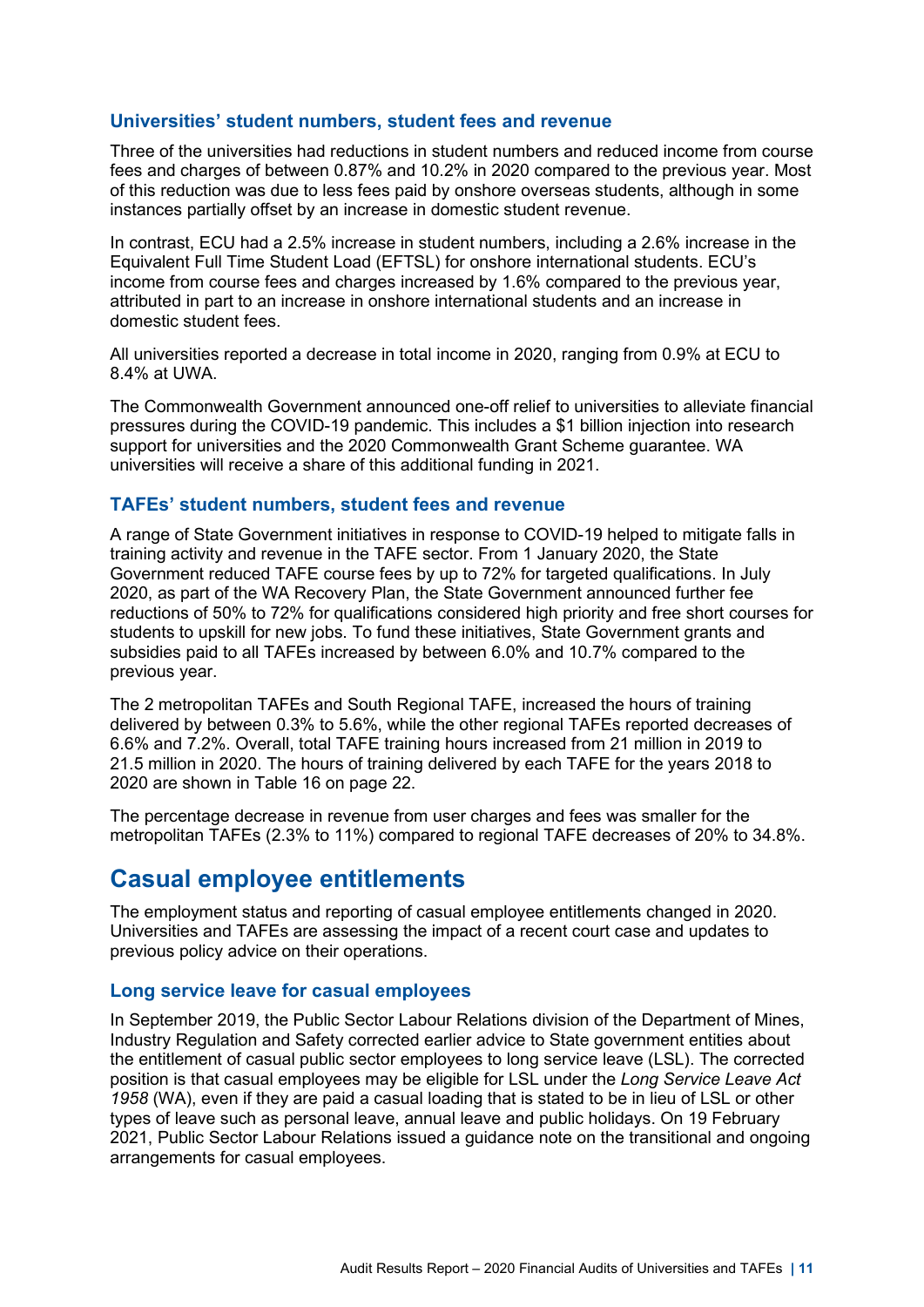TAFEs are assessing the impact of these changes to ensure accurate reporting under the corrected position.

The universities, although not subject to the State public sector industrial relations directives, are also assessing potential impacts on their operations.

Renegotiation of public sector industrial agreements is underway to clarify and formalise the requirements for casual public sector employees to accrue LSL.

#### **Casual employees' eligibility for permanent employee entitlements**

In addition to the LSL issue, there is also confusion and uncertainty about leave entitlements when casual workers may be considered to be permanent employees. This follows from the May 2020 decision of the Federal Court of Australia in *WorkPac Pty Ltd v Rossato* [2020] FCAFC 84 (Rossato case) which dealt with the casual employment classification.

Importantly, the Rossato case found that employers could not offset leave entitlements against the casual loading paid to the reclassified employee. Universities, TAFEs and other similarly affected employing entities need to conduct their own due diligence and seek legal or professional advice to ensure they pay employees the correct accrued entitlements.

The Rossato case is currently on appeal before the High Court of Australia with a decision expected to be handed down later in 2021. The outcome of the appeal, together with the recent amendments to the *Fair Work Act 2009* (Commonwealth) addressing casual employment, will be of particular interest to entities subject to the national fair work industrial relations system.

These matters were considered during the audits of the 31 December 2020 reporting entities covered in this report and will be included in our 30 June 2021 audits of State and local government entities.

### <span id="page-15-0"></span>**Universities' and TAFEs' management of leave liabilities**

Universities and TAFEs have significant leave liabilities, \$294.5 million and \$72.8 million respectively, which require proactive management. The combined total at 31 December 2020 was \$367.3 million, up 4.7% from \$350.9 million at the end of 2019. Of the 9 universities and TAFEs, only Murdoch University reported a leave liability reduction in 2020.



Source: OAG calculated from annual financial statements of universities and TAFEs

#### **Figure 3: Universities and TAFEs' leave liabilities**

*Note: The 2019 universities increase was largely due to an adjustment to correct timing of long service leave entitlement in accordance with the requirements of the Fair Work Act 2009.*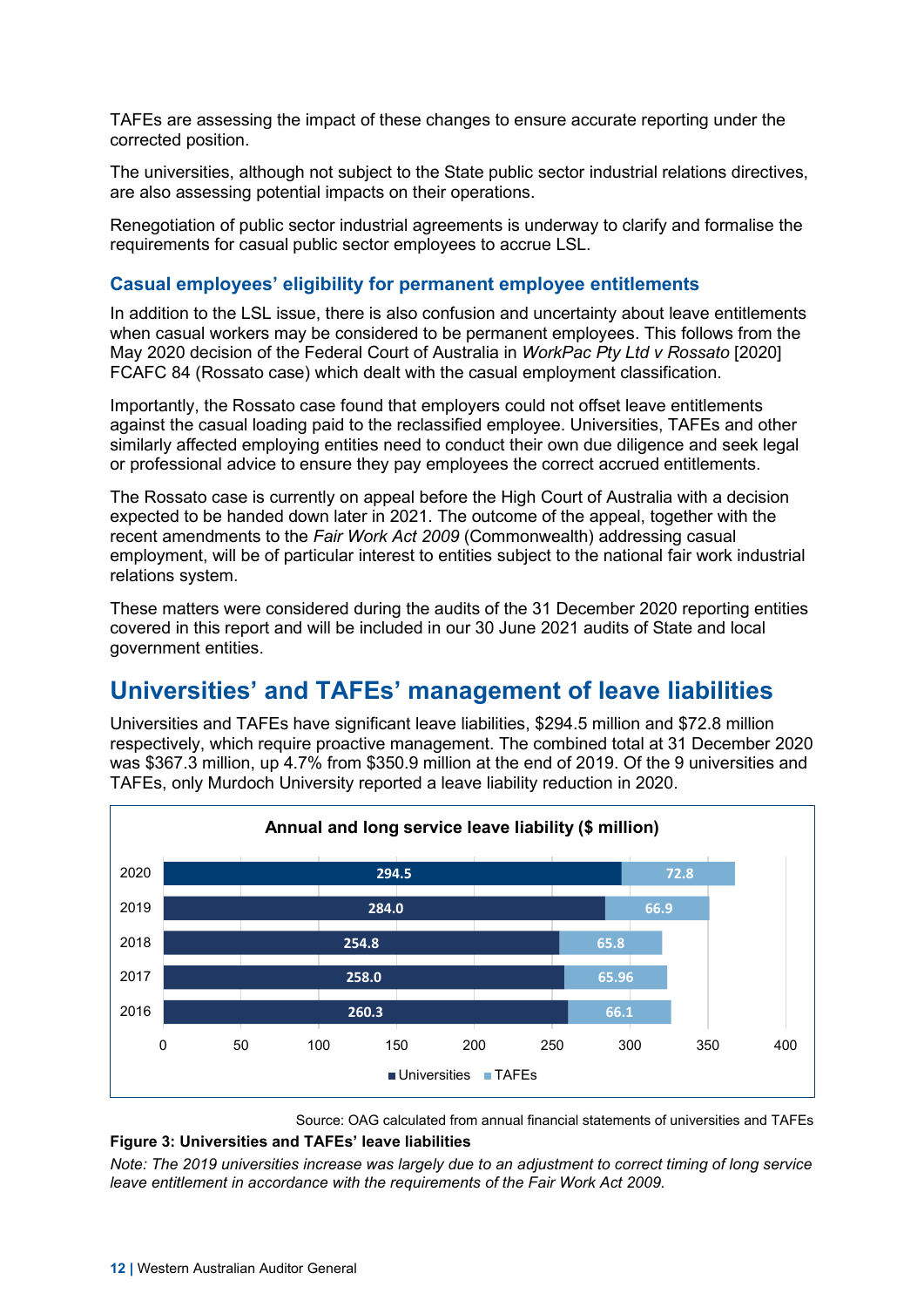Universities and TAFEs need to ensure that their leave liabilities do not escalate and that staff take regular leave for their health and wellbeing. It is important that faculties develop and adhere to leave management plans and develop their staff to perform the tasks of others to reduce the likelihood of large balances and ensure business continuity. Further, staff rotation and segregation of duties, are recognised as risk management tools to prevent and identify practices that contribute to error, collusion or fraud. Staff should be discouraged from accumulating large balances which may need to be paid out at higher pay rates than when the entitlements were accrued. Educational institutions may also consider adopting a leave payout plan to reduce future leave liability.

### <span id="page-16-0"></span>**New accounting standard adopted in 2020**

The universities and TAFEs applied a new accounting standard issued by the Australian Accounting Standards Board (AASB) in 2020. From 1 January 2020, the new standard AASB 1059 *Service Concession Arrangements: Grantors* applies to public sector entities (grantors) that enter into service concession arrangements with third party operators. The new standard also required a restatement of comparatives for 2019.

No TAFE had any service concession asset or arrangement in 2020.

Two of the 4 universities had service concession arrangements with third parties to provide public services, including in some cases building student accommodation. Under AASB 1059, a service concession asset is recognised together with a corresponding liability in the balance sheet. In 2020, the impact on the balance sheets of the universities<sup>[3](#page-16-2)</sup> was \$156.3 million (2019: \$90.2 million) for assets, and \$118.8 million (2019: \$53.8 million) for liabilities.[4](#page-16-3) There were related income statement impacts reported by the universities in 2020.

### <span id="page-16-1"></span>**Best practice entities for financial reporting and controls**

The universities and TAFEs were again timely in submitting their financial statements for audit. Six submitted their financial statements on the same date or earlier than the previous year. The quality of financial statements was also generally good. Two universities and 2 TAFEs submitted high quality statements within the agreed timelines, and also met our other best practice criteria. The 4 best practice entities for 2020 were:

- **Edith Cowan University**
- **Murdoch University**
- North Metropolitan TAFE
- South Metropolitan TAFE.

Our criteria for achieving best practice status include:

- clear (unqualified) opinions on the financial statements, controls and KPIs
- being audit ready early, ideally by 31 January
- good quality financial statements and KPIs, supported by reliable working papers and submitted for audit within the agreed timeframe

<span id="page-16-2"></span><sup>&</sup>lt;sup>3</sup> UWA and ECU did not have any service concession assets or arrangements in 2020. Also note that Curtin early adopted AASB 1059 in 2019. However, for completeness the service concession financial impacts have been included.

<span id="page-16-3"></span><sup>4</sup> Note the financial impact includes assets relating to existing student accommodation that were reclassified from 'Owned Assets' to 'Service Concession Assets'.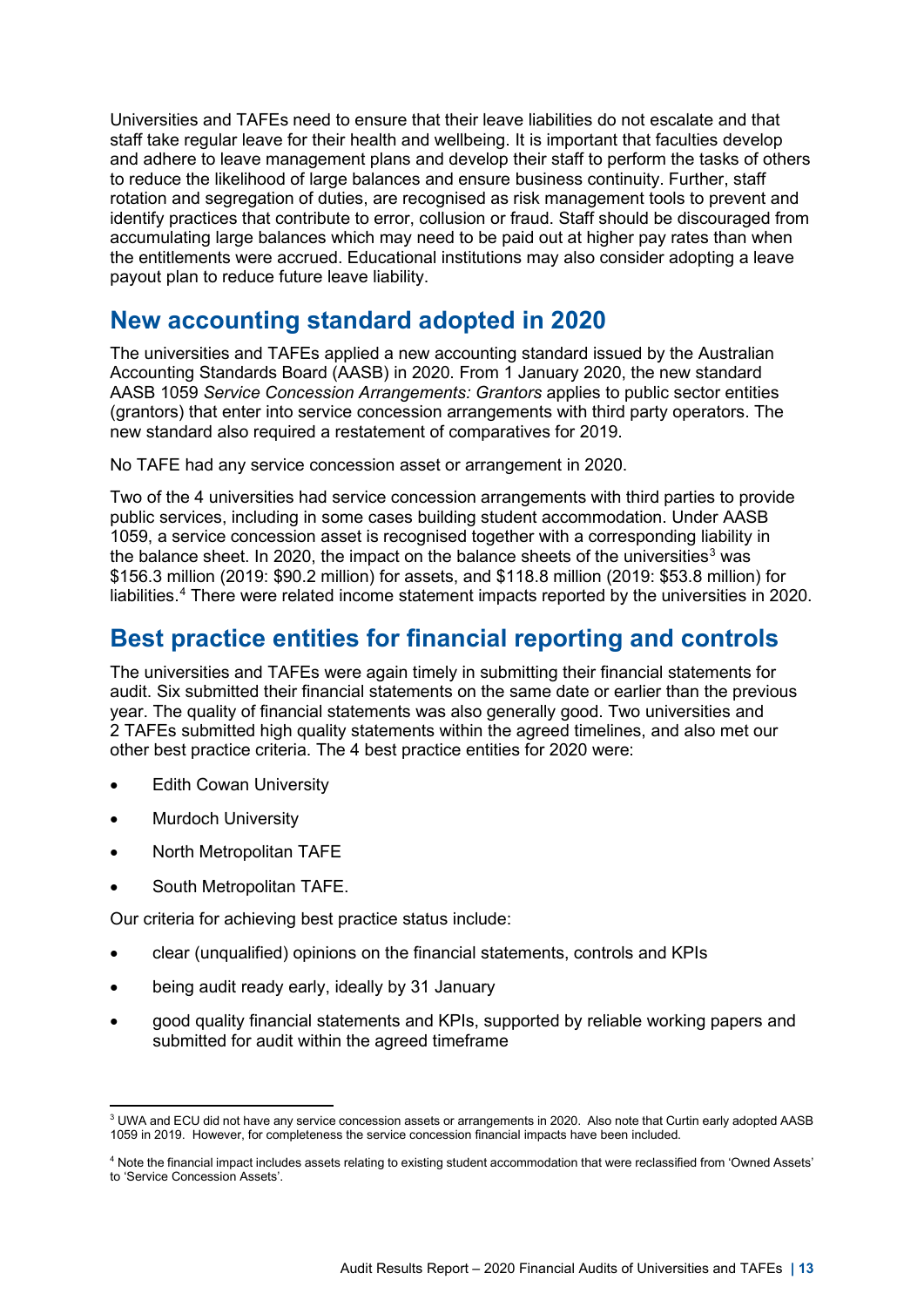- management resolution of accounting standards and presentation issues (before the audit process begins)
- key staff available during the audit process
- assessment of the number and significance of control weaknesses we identified.

Timely preparation of good quality financial statements and KPIs, and being audit ready, enables entities to release resources for other important tasks.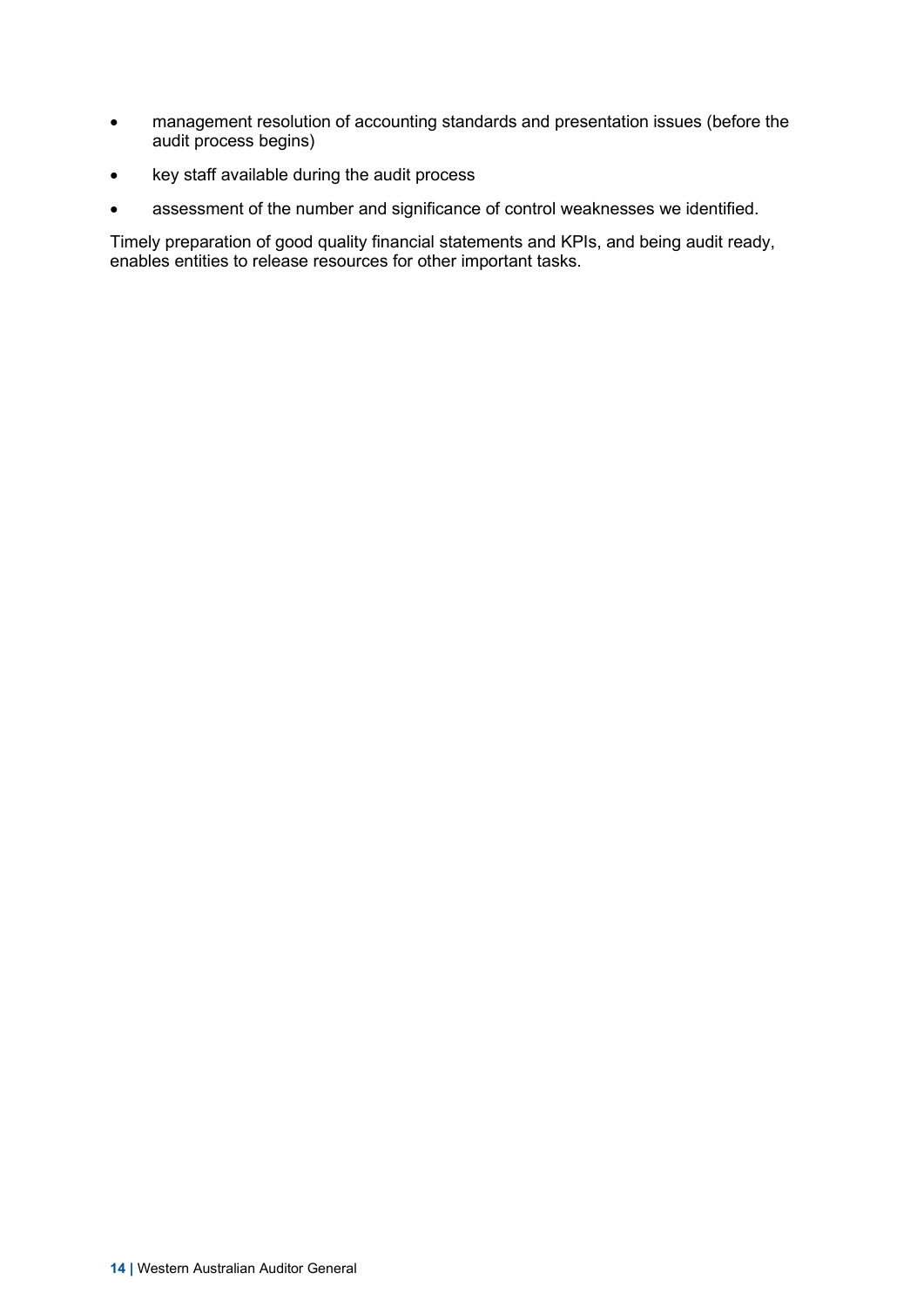### <span id="page-18-0"></span>**Universities' financial and other performance in 2020**

### <span id="page-18-1"></span>**Selected significant financial transactions**

Details of significant 2020 financial transactions that we noted during our audits are listed below. While most of this information is reported in each university's annual report, we have included it here for the convenience of Parliament. Reporting here is not meant to imply that we have any residual concern with these transactions.

#### **Assets**

- Curtin's property, plant and equipment increased by \$140 million (13%) from the previous year, including \$77.3 million for construction of the new School of Design and Built Environment building and a \$66.5 million increase in the service concession asset construction of the Exchange project. The Exchange project includes new student accommodation, self-contained apartments, short stay accommodation and commercial and retail space.
- ECU's property, plant and equipment decreased by \$112 million (13%) from the previous year, due largely to a \$106 million revaluation decrement as a result of reducing the remaining useful life of ECU's Mt Lawley campus buildings. This adjustment is intended to align with completion of ECU's Perth City Campus.
- Murdoch University recognising \$45.4 million in service concession assets, comprising of \$23.4 million of existing land and building reclassified and \$22.0 million of new student accommodation buildings, as a result of the new accounting standard for service concession arrangements.
- UWA's other financial assets increased by \$90 million (10.6%) from the previous year, mainly due to improved investment returns, as well as deferred capital and operational spending in response to COVID-19. UWA's borrowings included \$56 million of debt drawn from the Western Australian Treasury Corporation in 2020, of which \$20 million was in response to cash spent in support of capital works during COVID-19.

#### **Liabilities**

- Curtin disclosed a contingent liability for leave entitlements (other than LSL) of casual employees, and recognised a \$4.7 million provision for casual employees LSL at 31 December 2020.
- UWA's contract liabilities increased by \$117 million, to \$120 million, mainly due to the initial application of AASB 15 and 1058 for the recognition of research income. In 2020 there was significant deferral of research income recognition due to funds being received in advance of grant activity being performed and expended.

#### **Expenditure**

• Voluntary redundancy programs resulted in Curtin's 2020 employment related expenses including \$25.5 million for 190 employee redundancies, and Murdoch's employment related expenses including \$15.2 million for 101 staff redundancies.

### <span id="page-18-2"></span>**Key financial ratios of universities**

The Commonwealth Government Department of Education, Skills and Employment (DESE) uses a number of benchmark indicators to assess the financial performance of universities. These measures include liquidity, diversity of revenue, dependence on international student fees, operating result and borrowings to equity ratio.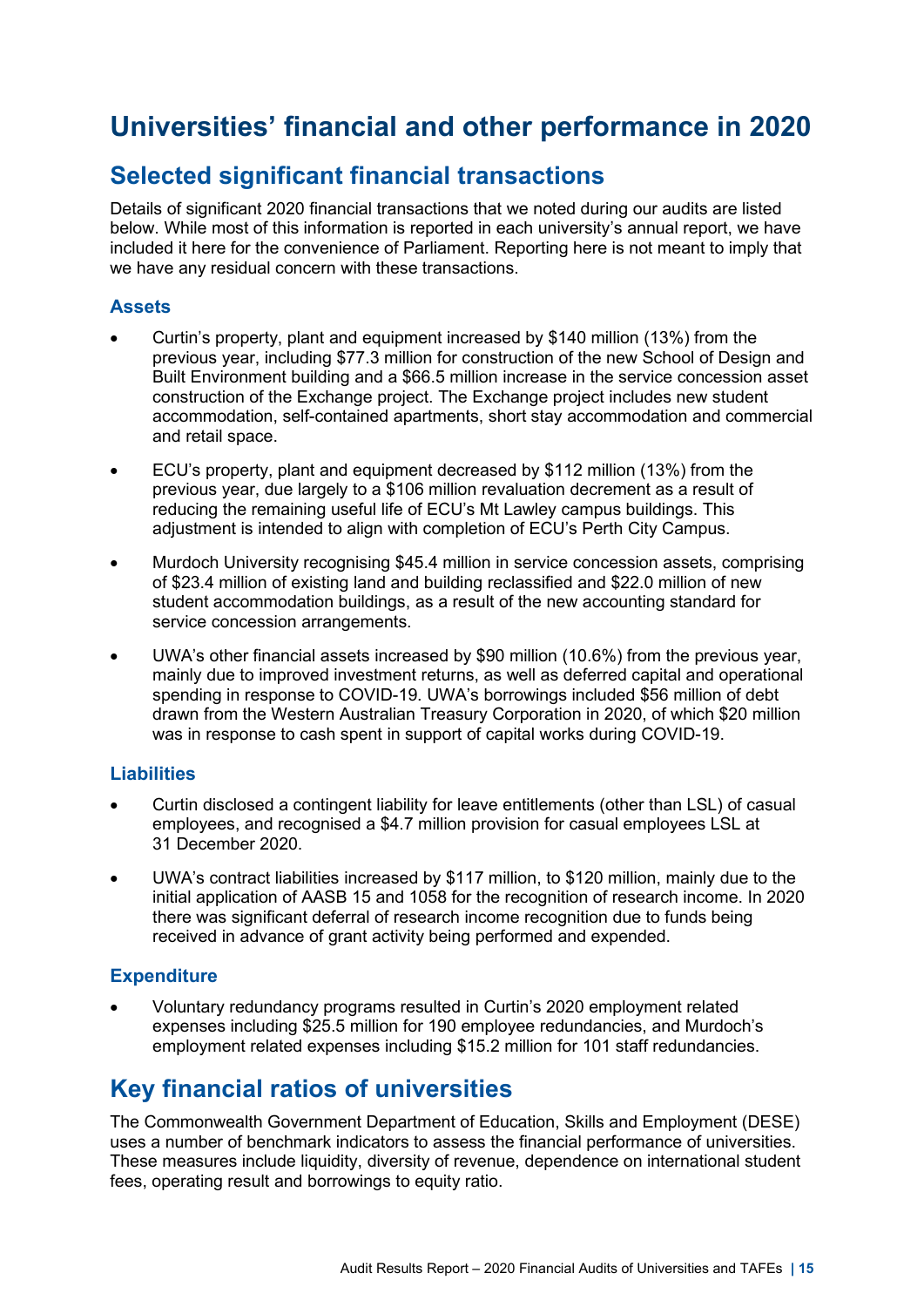We have used each university's audited financial statements<sup>[5](#page-19-0)</sup> to show performance against these indicators for the 5 years ending 31 December 2020. Table 4 summarises the risk ratings inferred by these indicators.

| 2020 - Summary of universities' ratios  |                                                                                                                      |  |  |  |  |  |
|-----------------------------------------|----------------------------------------------------------------------------------------------------------------------|--|--|--|--|--|
| Liquidity / current ratio               | 2 universities rated as low risk, 1 as medium and 1 as high risk<br>(Same risk ratings in 2019)                      |  |  |  |  |  |
| <b>Diversity of revenue</b>             | 2 universities rated as low risk and 2 as medium risk<br>(Same risk ratings in 2019)                                 |  |  |  |  |  |
| <b>Operating results</b>                | 2 universities reported a surplus<br>(All 4 reported a surplus in 2019)                                              |  |  |  |  |  |
| <b>Borrowings to equity ratio</b>       | 2 universities rated as low risk, 1 as medium and 1 as high risk<br>(3 rated low risk and 1 rated high risk in 2019) |  |  |  |  |  |
| Dependence on international<br>students | 2 universities rated as medium risk, 1 as low and 1 as high risk<br>(3 rated medium risk and 1 low risk in 2019)     |  |  |  |  |  |

Source: OAG calculated from audited annual financial statements using DESE benchmarks

**Table 4: University financial risk inferred by selected 2020 financial performance ratios** *Note: These ratings are based on criteria set by the Commonwealth Government DESE.*

#### **Liquidity / current ratio**

The liquidity or current ratio assesses an entity's ability to meet their debts when they fall due. The traditional accounting formula is current assets divided by current liabilities.

DESE considers a ratio of more than 1 low risk and below 0.75 high risk. Based on this rating, ECU and Murdoch were low risk, Curtin was medium risk and UWA high risk, when assessed on this indicator for 2020.

| Liquidity / current ratio | 2016 | 2017 | 2018 | 2019 | 2020 | <b>Trendline</b><br>2016 $\leftrightarrow$ 2020 |
|---------------------------|------|------|------|------|------|-------------------------------------------------|
| Curtin                    | 1.2  | 1.3  | 1.3  | 1.0  | 0.9  |                                                 |
| ECU                       | 1.7  | 1.7  | 1.4  | 1.3  | 2.1  |                                                 |
| Murdoch                   | 1.9  | 1.7  | 1.6  | 1.1  | 1.03 |                                                 |
| <b>UWA</b>                | 0.7  | 0.6  | 0.6  | 0.7  | 0.6  |                                                 |

Source: OAG calculated from audited annual financial statements

#### **Table 5: Liquidity ratio for universities**

As the liquidity ratio recognises current assets only, we have also shown in Table 6, details of the universities' total current and non-current cash and other financial assets for each year. Each university's liquidity ratio would improve if their non-current liquid assets were included in the calculation.

| <b>Current and non-current cash and</b><br>other financial assets (\$ million) | 2016 | 2017 | 2018 | 2019 | 2020 |
|--------------------------------------------------------------------------------|------|------|------|------|------|
| Curtin                                                                         | 504  | 567  | 630  | 688  | 638  |
| <b>ECU</b>                                                                     | 315  | 328  | 371  | 495  | 502  |
| Murdoch                                                                        | 195  | 171  | 208  | 196  | 209  |

<span id="page-19-0"></span><sup>5</sup> Financial ratios are calculated using the university's figures, not their consolidated results.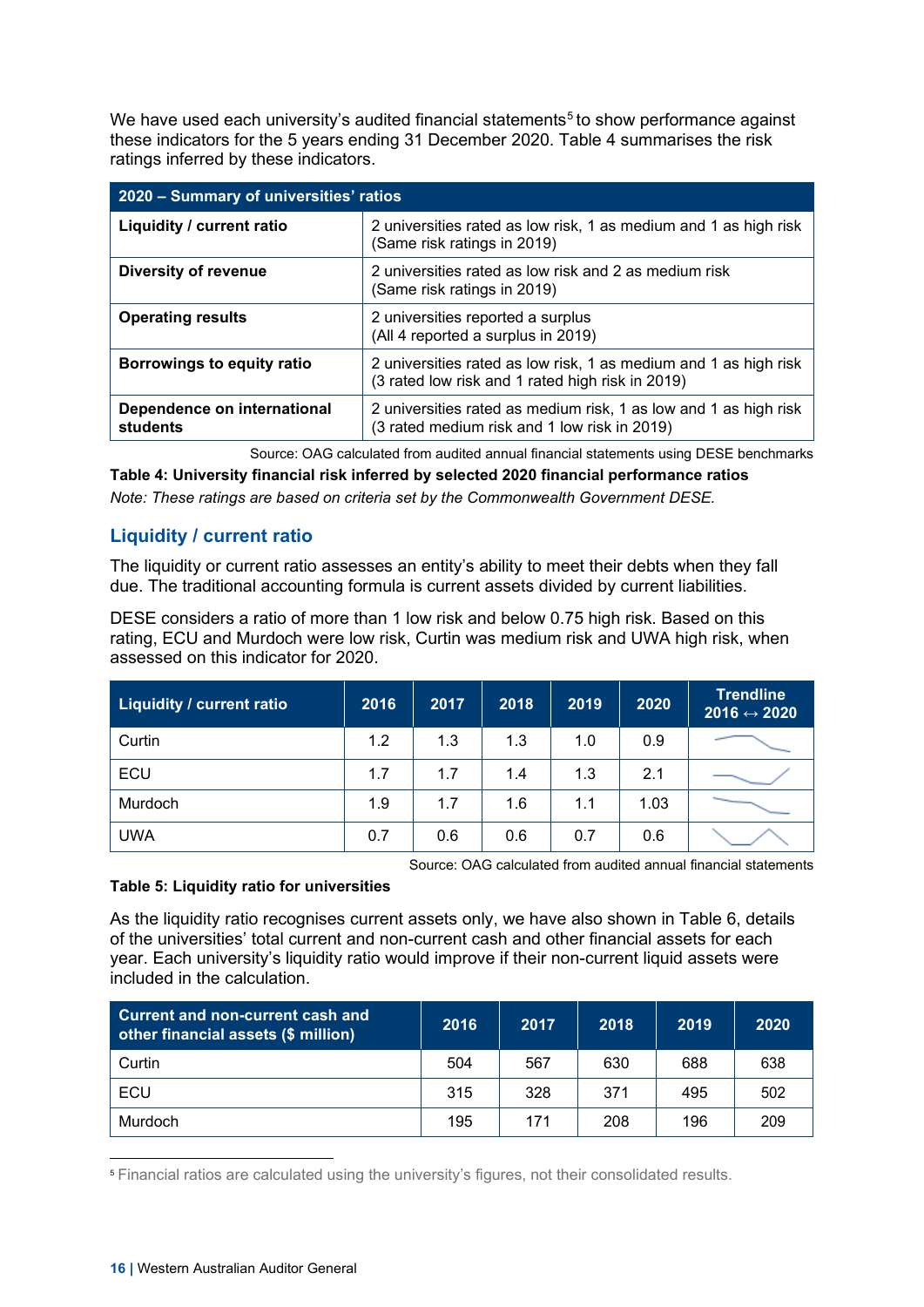| <b>Current and non-current cash and</b><br>other financial assets (\$ million) | 2016 | 2017 | 2018 | 2019 | 2020  |
|--------------------------------------------------------------------------------|------|------|------|------|-------|
| <b>UWA</b>                                                                     | 830  | 889  | 871  | 922  | 1.055 |

Source: OAG calculated from audited annual financial statements

#### **Table 6: Investments of universities (cash and other financial assets)**

#### **Diversity of revenue – dependence on Commonwealth Government funding**

Universities can reduce their financial risk by diversifying their revenue sources. Each university has a different capacity to generate revenue, depending on factors such as location, size, courses offered, extent of research activity, perceived standing and student profiles.

For its 2020 benchmarking DESE considered universities with 55% or less of revenue received from Commonwealth Government funding low risk and between 55% and 65% medium risk. Commonwealth Government financial assistance includes the Commonwealth Grant Scheme and other grants, HECS-HELP and FEE-HELP payments. For 2020, Murdoch and UWA were low risk while Curtin and ECU were medium risk, when assessed on this indicator.

| Diversity of revenue (%)<br>dependence on Commonwealth<br><b>Government funding)</b> | 2016 | 2017 | 2018 | 2019 | 2020 | <b>Trendline</b><br>$2016 \leftrightarrow 2020$ |
|--------------------------------------------------------------------------------------|------|------|------|------|------|-------------------------------------------------|
| Curtin                                                                               | 57   | 56   | 60   | 57   | 63   |                                                 |
| ECU                                                                                  | 62   | 61   | 61   | 58   | 60   |                                                 |
| Murdoch                                                                              | 50   | 59   | 55   | 52   | 54   |                                                 |
| <b>UWA</b>                                                                           | 52   | 50   | 51   | 47   | 51   |                                                 |

Source: OAG calculated from audited annual financial statements

**Table 7: Diversity of revenue (dependence on Commonwealth Government funding) ratio**

#### **Operating result**

Universities are not-for-profit organisations but their operating result is a useful measure of financial performance. Large deficits or a trend of consecutive deficits indicates a need for review and analysis.

ECU and UWA reported a surplus for 2020.

| <b>Operating result (%)</b> | 2016  | 2017 | 2018 | 2019 | 2020   | <b>Trendline</b><br>2016 $\leftrightarrow$ 2020 |
|-----------------------------|-------|------|------|------|--------|-------------------------------------------------|
| Curtin                      | 4     | 8    | 3    | 8    | $-0.1$ |                                                 |
| ECU                         | 6     | 6    | 5    | 8    | 5      |                                                 |
| Murdoch                     | $11*$ | 0.6  | 3    | 5    | -3     |                                                 |
| <b>UWA</b>                  | 3     | 8    | 3    | 11   | 6      |                                                 |

Source: OAG calculated from audited annual financial statements

#### **Table 8: Operating result as a percentage of total operating revenue**

*\* In 2016 Murdoch received revenue of \$34 million from its subsidiary, Murdoch Retirement Services Pty Ltd. Without this revenue the ratio would have been 2%.*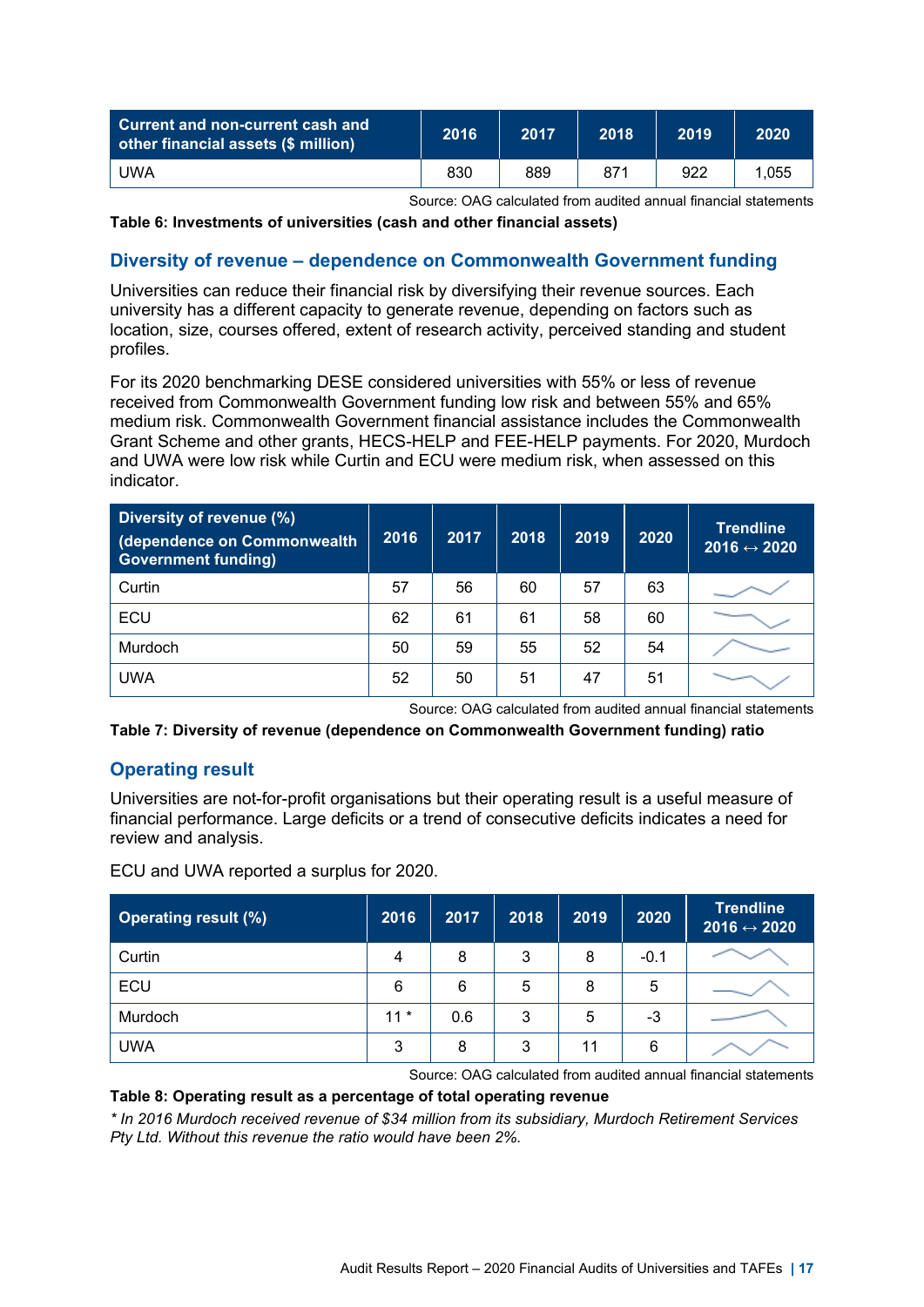#### **Borrowings to equity ratio**

Legislation permits universities to finance their activities by borrowing. DESE considers universities with 7% or less of their equity represented by borrowings to be low risk. Greater than 10% rates as high risk.

Curtin and Murdoch remain low risk, while UWA is medium risk and ECU is high risk on this indicator.

| Borrowings to equity ratio (%) | 2016 | 2017 | 2018 | 2019 | 2020 | <b>Trendline</b><br>2016 $\leftrightarrow$ 2020 |
|--------------------------------|------|------|------|------|------|-------------------------------------------------|
| Curtin                         | 1.4  | 1.4  | 0    | 0.8  | 0.6  |                                                 |
| ECU                            | 9    | 11   | 8    | 18   | 16   |                                                 |
| Murdoch                        |      | 0.5  | 0.4  | 0.7  | 0.8  |                                                 |
| <b>UWA</b>                     | 8    | 8    |      | 6    | 9    |                                                 |

Source: OAG calculated from audited annual financial statements

#### **Table 9: Borrowings to equity ratio**

*Note: Curtin's borrowings exclude amounts for the Chemistry Centre (WA), as offset by lease revenue.*

#### **Dependence on overseas student fees**

Universities can diversify their revenue sources by encouraging overseas students to study their courses. However, the general view is that universities should not be overly dependent on this source of income.

For its 2020 benchmarking DESE considered universities with 15% or less of operating revenue from fee-paying overseas students as low risk, and between 15% and 25% as medium risk. Based on these criteria, ECU has increased into the high risk rating, while Curtin and Murdoch rate as medium risk, and UWA as low risk on this indicator.

| Overseas student fees ratio (%) | 2016 | 2017 | 2018 | 2019 | 2020 | <b>Trendline</b><br>2016 $\leftrightarrow$ 2020 |
|---------------------------------|------|------|------|------|------|-------------------------------------------------|
| Curtin                          | 20   | 19   | 18   | 17   | 18   |                                                 |
| ECU                             | 20   | 21   | 23   | 24   | 25.1 |                                                 |
| Murdoch                         | 11   | 12   | 16   | 21   | 21   |                                                 |
| <b>UWA</b>                      | 13   | 15   | 16   | 14   | 14   |                                                 |

Source: OAG calculated from audited annual financial statements

**Table 10: Fees from overseas students as a proportion of total operating revenue**

### <span id="page-21-0"></span>**Equivalent Full Time Student Load for universities**

Universities measure their student enrolments as Equivalent Full Time Student Load (EFTSL). As this information is released by the DESE in September of the following year, the 2020 student enrolment information is not yet available.

The following table shows the EFTSL for the universities from 2016 to 2019, and the percentage of these enrolments relating to international students. Three universities have reported an increase in their proportion of international students for at least the last 3 years. ECU and Murdoch have also reported in increase in their EFTSL for the same period.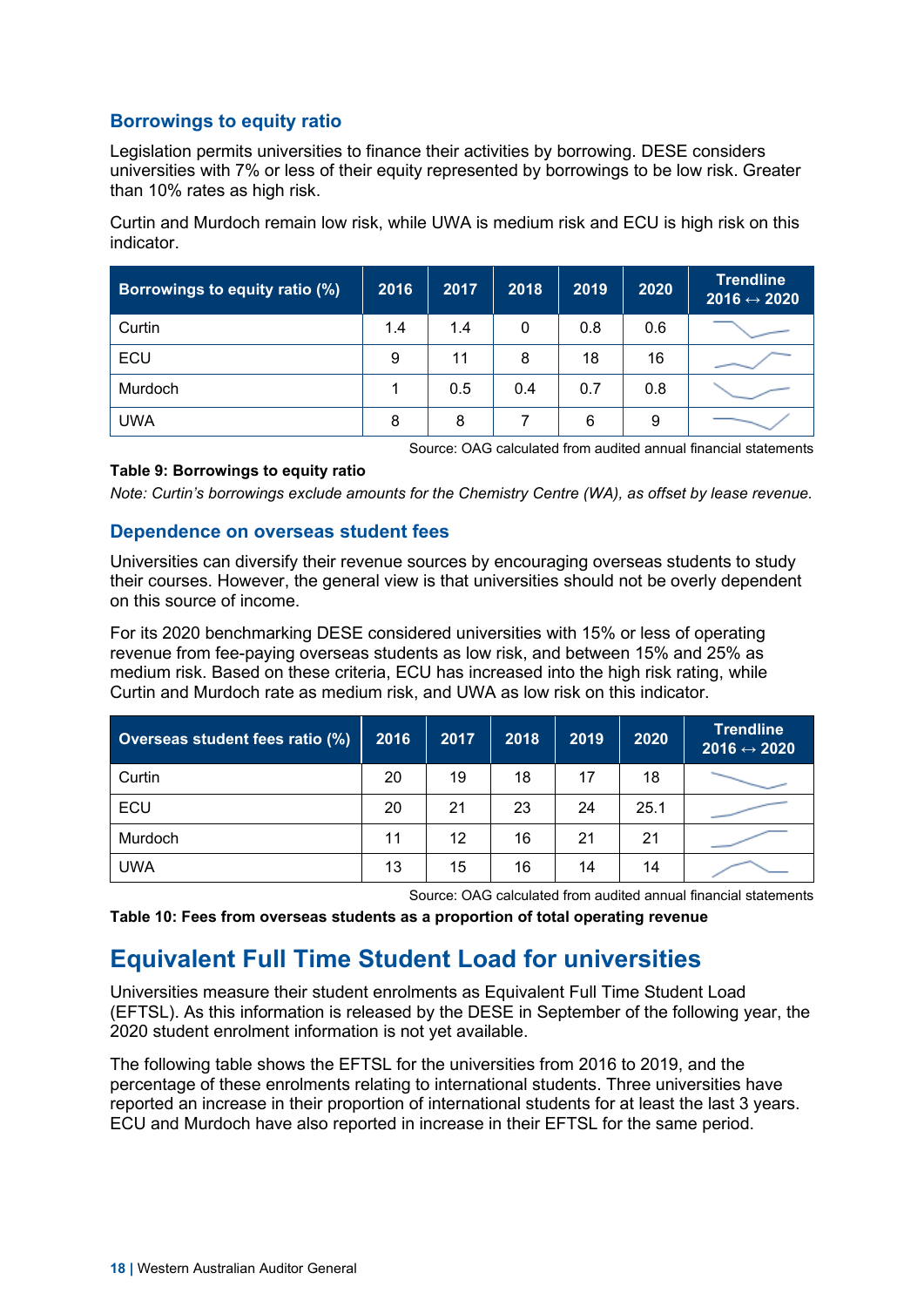| <b>EFTSL</b> |              | 2016            | 2019<br>2018<br>2017 |                 |              |                 |              |                 |
|--------------|--------------|-----------------|----------------------|-----------------|--------------|-----------------|--------------|-----------------|
|              | <b>EFTSL</b> | % International | <b>EFTSL</b>         | % International | <b>EFTSL</b> | % International | <b>EFTSL</b> | % International |
| Curtin       | 35,002       | 32              | 34,354               | 31              | 34,239       | 30              | 34,728       | 29              |
| ECU          | 18,267       | 20              | 19,078               | 21              | 19,299       | 21              | 19,756       | 24              |
| Murdoch      | 15,665       | 43              | 15,172               | 36              | 16,058       | 37              | 17,409       | 40              |
| <b>UWA</b>   | 19,565       | 20              | 19,416               | 23              | 18,911       | 23              | 18,741       | 24              |

Source: Data from Commonwealth Government DESE

**Table 11: EFTSL (all students) and percentage of EFTSL that is international students**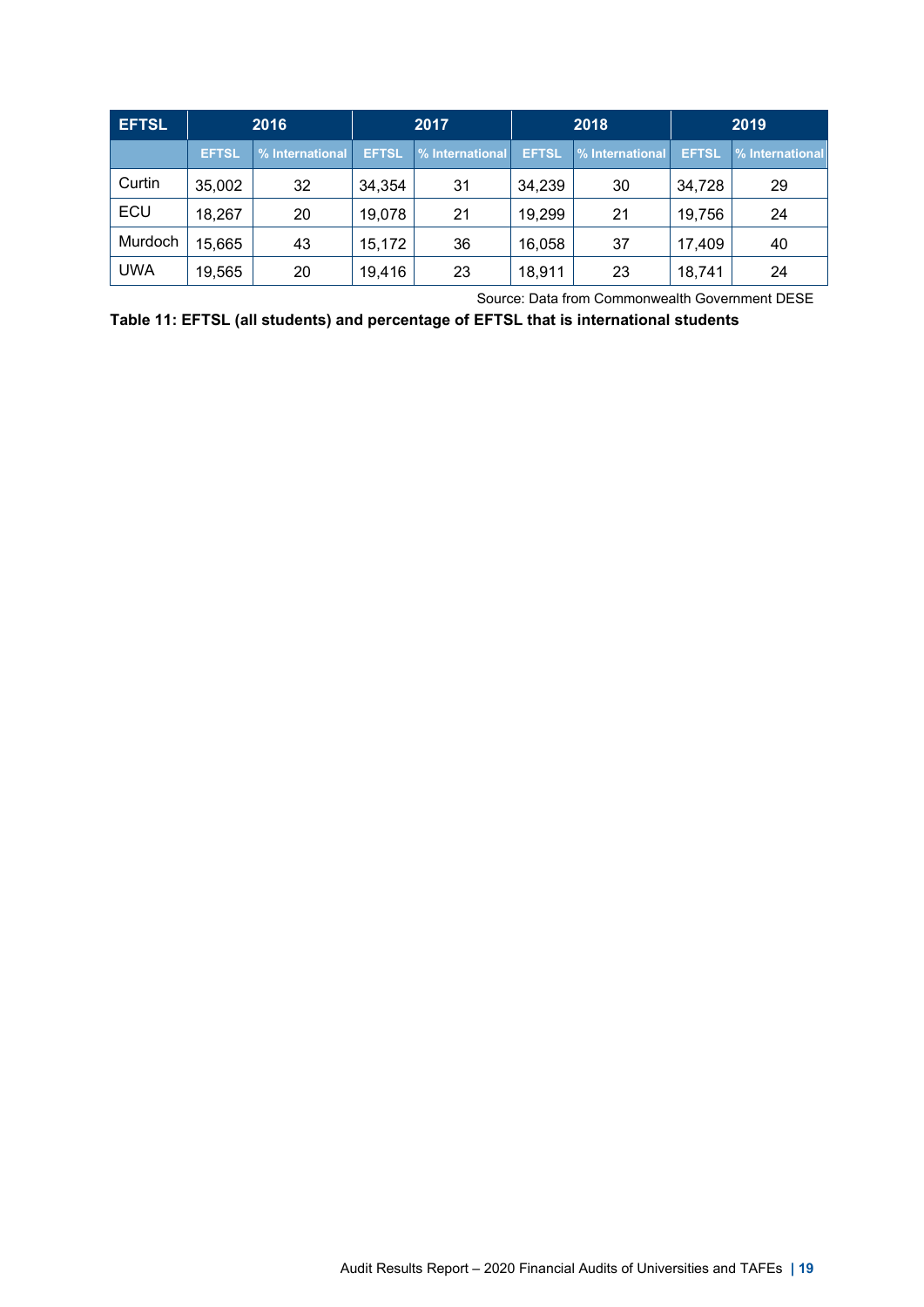## <span id="page-23-0"></span>**Universities' graduate survey information**

This section presents survey results of students graduating from university. These survey results are not usually reported in each university's annual report.

Tables 12 and 13 present graduate responses to the Graduate Outcome Survey, a national online course evaluation survey conducted by the Social Research Centre on behalf of the Commonwealth Government Department of Education, Skills and Employment (DESE)<sup>[6](#page-23-3)</sup>. Graduates are surveyed approximately 4 months after completing their courses. The 2020 information relates to students who completed their studies in 2019.

### <span id="page-23-1"></span>**Graduate satisfaction of undergraduate students**

| <b>Graduate satisfaction (%)</b>      | 2017 | 2018 | 2019 | 2020 |
|---------------------------------------|------|------|------|------|
| Curtin                                | 81.1 | 80.5 | 83.5 | 82.2 |
| ECU                                   | 85.3 | 84.0 | 83.5 | 84.5 |
| Murdoch                               | 80.3 | 80.2 | 83.0 | 83.8 |
| <b>UWA</b>                            | 74.2 | 75.2 | 76.0 | 75.1 |
| Western Australian university average | 81.4 | 81.1 | 82.5 | 82.6 |
| <b>National university average</b>    | 79.4 | 79.7 | 80.0 | 80.7 |

Table 12 shows the percentage of graduates who were satisfied with their overall undergraduate study experience.

Source: Australian Graduate Survey and Graduate Outcome Survey data (unpublished) from DESE

**Table 12: Graduate satisfaction survey results for university graduates**

### <span id="page-23-2"></span>**Graduate destination of domestic undergraduate students**

Table 13 shows the percentage of domestic undergraduate level graduates in employment, including full-time, part-time or casual, in the year after graduation. The numerator includes those graduates who are employed, irrespective of whether they want to work more hours.

| <b>Graduate destination (%)</b>              | 2017 | 2018 | 2019 | 2020 |
|----------------------------------------------|------|------|------|------|
| Curtin                                       | 87.0 | 87.2 | 86.4 | 86.6 |
| ECU                                          | 82.5 | 82.4 | 83.1 | 80.9 |
| Murdoch                                      | 82.8 | 84.0 | 82.4 | 78.8 |
| <b>UWA</b>                                   | 82.2 | 83.4 | 80.9 | 79.7 |
| <b>Western Australian university average</b> | 84.9 | 85.4 | 84.2 | 83.3 |
| National university average                  | 86.7 | 87.2 | 87.0 | 85.3 |

Source: Australian Graduate Survey and Graduate Outcome Survey (unpublished) data from DESE **Table 13: Graduate destination survey results for university graduates**

<span id="page-23-3"></span> $6$  University survey results available on the Quality Indicators for Learning and Teaching (QILT) website. QILT is administered by the Social Research Centre on behalf of the Commonwealth Government Department of Education, Skills and Employment.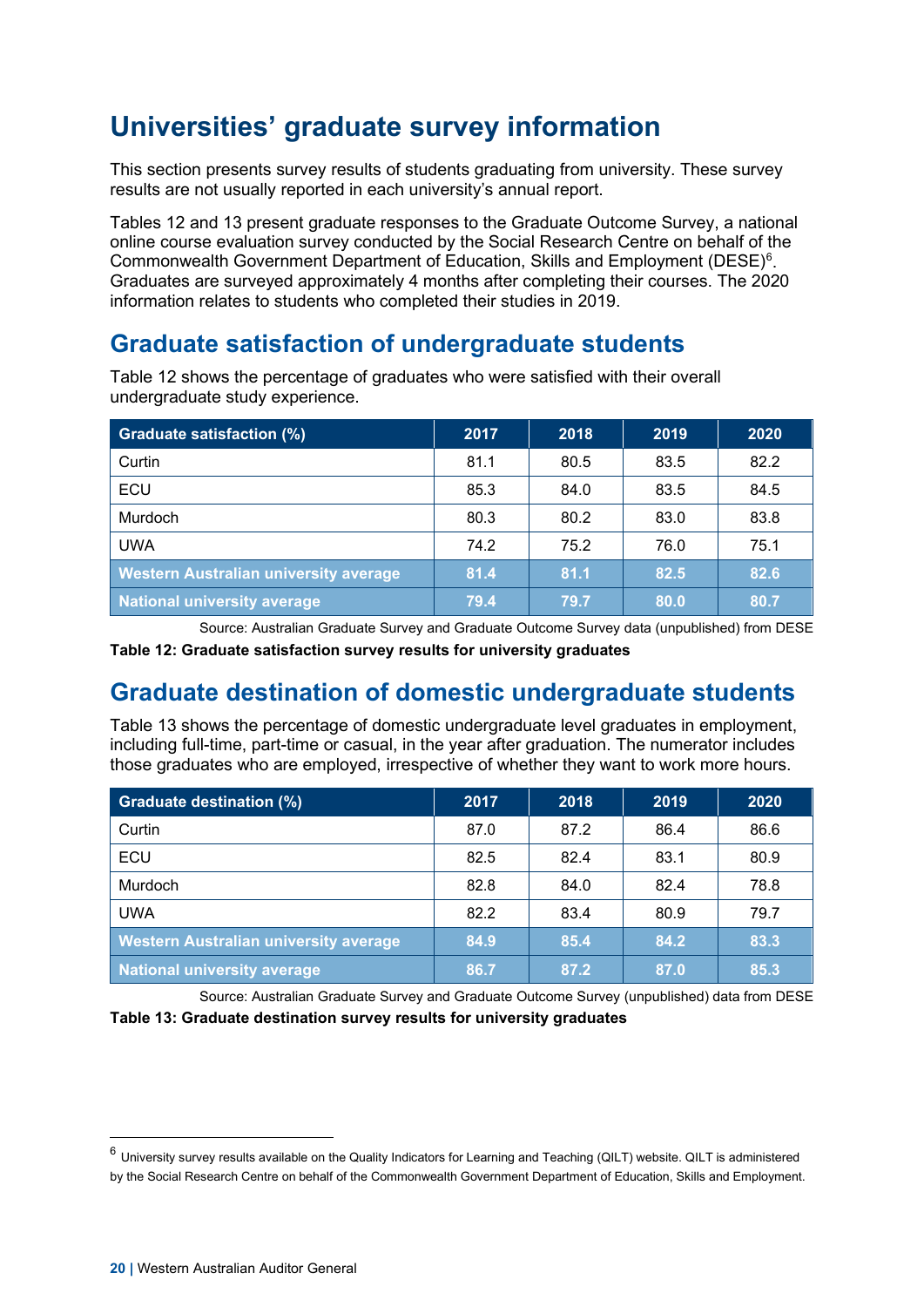### <span id="page-24-0"></span>**TAFEs' financial and other performance in 2020**

### <span id="page-24-1"></span>**Selected significant financial transactions**

Listed below are significant 2020 financial transactions we noted during our TAFE audits. While most of this information can be found in each TAFE's annual report, we have included it here for the convenience of Parliament. Reporting here is not meant to imply that we have any residual concern with these transactions.

#### **Assets**

• North Regional TAFE recorded a \$5.2 million increase in its property, plant and equipment, now totalling \$151.6 million. The increase included upgrades at the Karratha and Broome campuses, and completion of the major refurbishment of the trades workshops at the South Hedland Annex of the Pundulmurra campus. The Landgate valuation of property also resulted in a revaluation gain being recorded.

#### **Liabilities**

• South Metropolitan TAFE's receivables and other liabilities increased by \$2.6 million. The increase was mainly due to the TAFE opening its 2021 enrolments in September 2020, which is earlier than in previous years. Therefore, the fees received in advance are higher at 31 December 2020 than in the previous year.

#### **Expenditure**

- South Metropolitan TAFE's employee benefits expenses increased by \$6 million to \$125.3 million. This was predominantly due to additional hours required to deliver lectures to small classes and online classes due to COVID-19 restrictions.
- South Regional TAFE's employee benefits expenses increased by 5.6% or \$2.3 million. This was predominantly due to general salary increments, a marginal increase in FTE for permanent and contract lecturers, and provision for long service leave for casual staff and lecturers at 31 December 2020.
- North Metropolitan TAFE's supplies and services expenses decreased by \$2.9 million to \$32.3 million, including \$2.2 million for consumables and minor equipment and \$0.5 million for utilities expenses. This was due to the Term 2 closure of campuses, which resulted in significant savings in consumables and electricity.

#### **Contingent liabilities**

• In finalising their annual 2020 statements, the TAFEs were reviewing their obligations to pay LSL and other leave to casual employees as discussed on page [11.](#page-14-0) They also prepared estimates of any potential liability to be brought to account. Central Regional TAFE and South Regional TAFE both completed their review and reported their liability.

#### <span id="page-24-2"></span>**TAFE financial results and liquidity**

We have used each TAFE's audited financial statement to present their financial results. In 2020, 4 of the 5 TAFEs reported deficits, as shown in the following table.

| Surplus / (Deficit) financial results (\$ millions) | 2018  | 2019   | 2020  |
|-----------------------------------------------------|-------|--------|-------|
| <b>Central Regional TAFE</b>                        | (9.3) | (5.0)  | (2.5) |
| North Metropolitan TAFE                             | (7.8) | (12.4) | (9.0) |
| North Regional TAFE                                 | (3.1) | (5.2)  | 1.9   |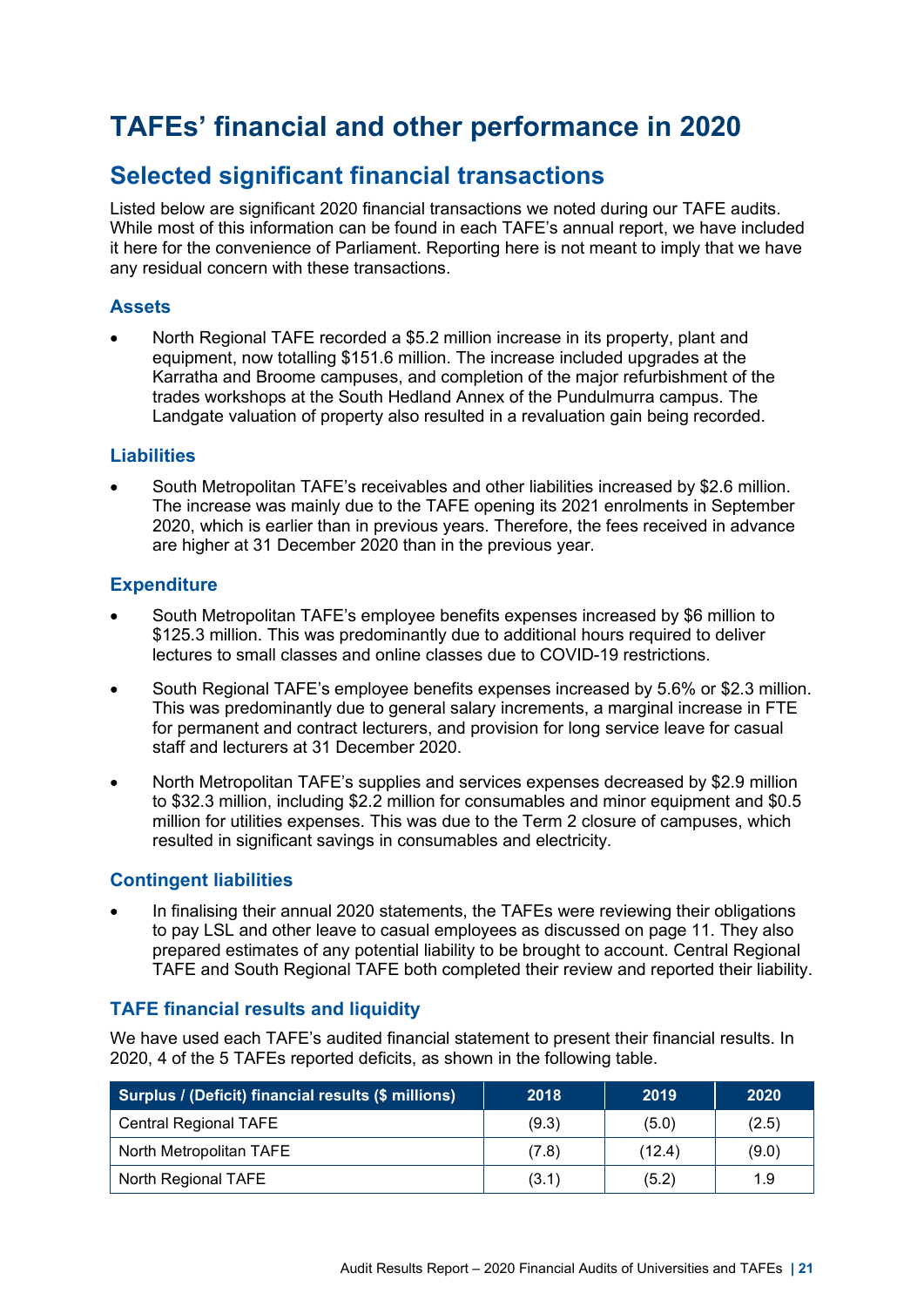| Surplus / (Deficit) financial results (\$ millions) | 2018  | 2019  | 2020   |
|-----------------------------------------------------|-------|-------|--------|
| South Metropolitan TAFE                             | (4.0) | (7.1) | (13.9) |
| South Regional TAFE                                 | (5.3) | (3.6) | (5.6)  |

Source: OAG from audited annual financial statements

#### **Table 14: Financial results of TAFEs**

*Note: TAFEs are not funded for depreciation and amortisation which is reported in their Income Statements. The combined total was \$39.8 million in 2020.*

Although 4 TAFEs reported deficits for the period, most had a favourable liquidity ratio at 31 December 2020.

The liquidity or current ratio is a traditional way of assessing an entity's ability to meet its debts as and when they fall due. A ratio of more than 1 is generally accepted as low risk. Table 15 shows that on this basis, 4 TAFEs were low risk. However, care should be taken in concluding on the broader financial position of an entity solely on this indicator which compares current assets to current liabilities.

| Liquidity / current ratio at year end | 2018 | 2019 | 2020 |
|---------------------------------------|------|------|------|
| <b>Central Regional TAFE</b>          | 1.3  | 0.8  | 0.5  |
| North Metropolitan TAFE               | 1.6  | 1.3  | 1.3  |
| North Regional TAFE                   | 1.9  | 1.1  | 1.01 |
| South Metropolitan TAFE               | 1.8  | 1.5  | 1.2  |
| South Regional TAFE                   | 1.8  |      |      |

Source: OAG calculated from audited annual financial statements

**Table 15: Liquidity / current ratios for TAFEs**

### <span id="page-25-0"></span>**TAFE student enrolments**

In 2020, a total of 21.5 million Student Curriculum Hours (SCH) of training was delivered by the 5 TAFEs through their Delivery and Performance Agreements (DPA) with the Department of Training and Workforce Development (DTWD). Overall this was a 2.4% increase on the 2019 delivery of 21.0 million SCH. SCH is the measure used to report the quantum of training delivered by the TAFEs.

| <b>DPA hours delivered</b>       | 2018       | 2019       | 2020       | <b>Trendline</b><br>2018 $\leftrightarrow$ 2020 |
|----------------------------------|------------|------------|------------|-------------------------------------------------|
| <b>Central Regional TAFE</b>     | 1,857,162  | 1,890,188  | 1,753,856  |                                                 |
| North Metropolitan TAFE          | 8,559,701  | 8,466,292  | 8,768,179  |                                                 |
| North Regional TAFE              | 1,101,631  | 978,071    | 913,032    |                                                 |
| South Metropolitan TAFE          | 7,464,046  | 7,226,171  | 7,630,080  |                                                 |
| South Regional TAFE              | 2,480,070  | 2,444,591  | 2,452,698  |                                                 |
| <b>TOTAL DPA hours delivered</b> | 21,462,610 | 21,005,313 | 21,517,845 |                                                 |

**Table 16: Hours of DPA training delivered** 

Source: OAG from audited annual KPIs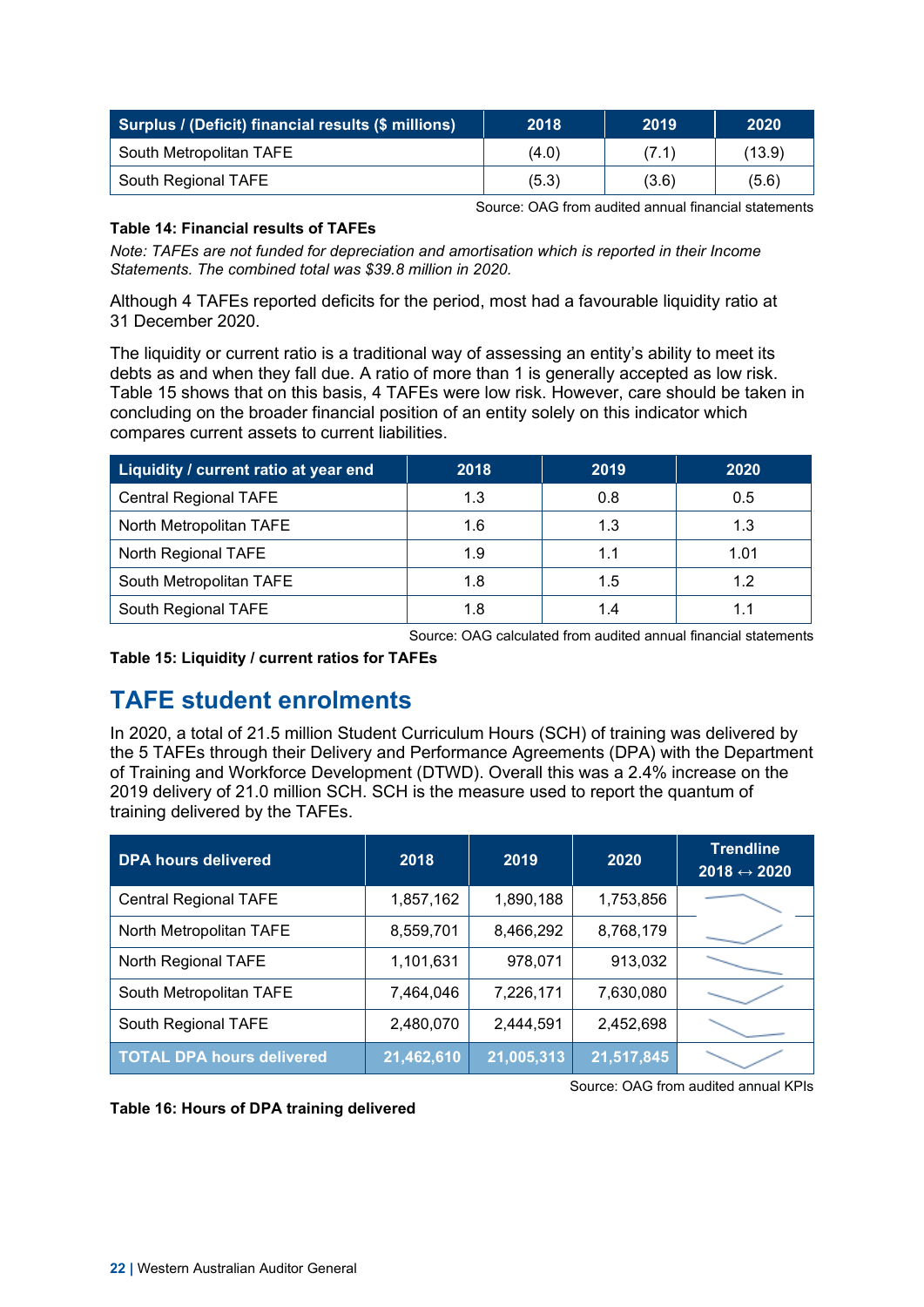### <span id="page-26-0"></span>**Cost per Student Curriculum Hour**

The cost per SCH is a key financial performance measure that provides a high level indication of efficiency. It is calculated by dividing the total cost of services by the total number of SCH of training delivered, including both DPA and other training delivered.

Many factors influence this measure, so this data alone should not be used to compare TAFEs. Factors can include regional location and economic conditions, the relative cost of different courses offered and student demographics.

| Cost per SCH (\$)            | 2018  | 2019  | 2020  |
|------------------------------|-------|-------|-------|
| <b>Central Regional TAFE</b> | 30.42 | 28.77 | 32.68 |
| North Metropolitan TAFE      | 17.68 | 18.01 | 17.82 |
| North Regional TAFE          | 52.27 | 54.64 | 60.38 |
| South Metropolitan TAFE      | 17.70 | 19.69 | 20.15 |
| South Regional TAFE          | 22.70 | 22.75 | 23.94 |

**Table 17: Cost per SCH** 

Source: OAG from audited annual KPIs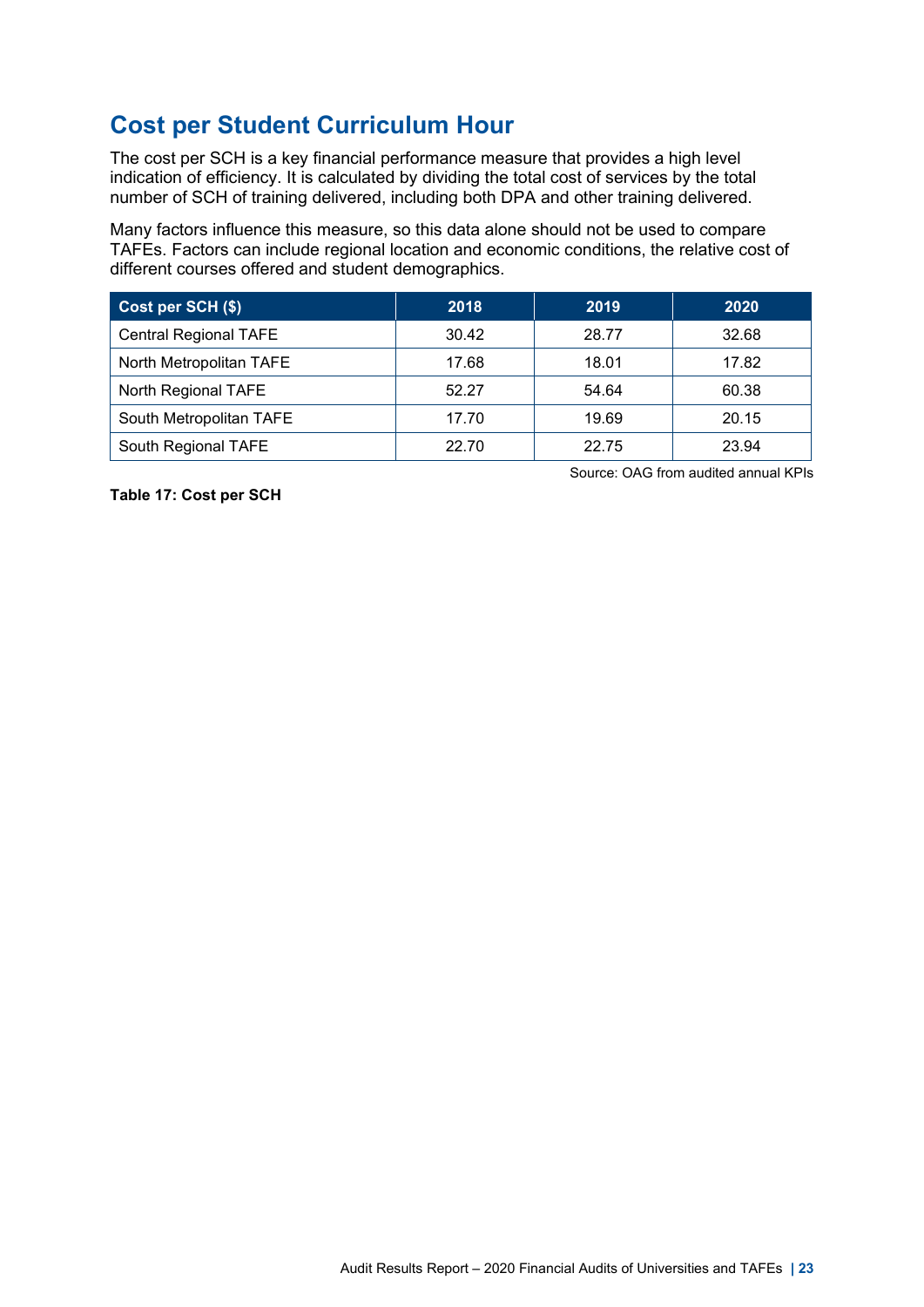## <span id="page-27-0"></span>**TAFE student and graduate survey information**

### <span id="page-27-1"></span>**TAFE student satisfaction**

DTWD conducts the student satisfaction survey for TAFEs. This annual survey is a measure of the quality of the service provided by the TAFEs.

The student satisfaction rating reports the percentage of 'satisfied' and 'very satisfied' respondents to the survey. Table 18 compares satisfaction ratings provided by students studying in the last 3 years against the State average of our TAFEs including the Western Australian Academy of Performing Arts (WAAPA). Figures are from the TAFEs audited KPIs.

| <b>Student satisfaction rating (%)</b>   | 2018 | 2019 | 2020 |
|------------------------------------------|------|------|------|
| <b>Central Regional TAFE</b>             | 92.0 | 92.6 | 91.6 |
| North Metropolitan TAFE                  | 85.3 | 83.5 | 85.6 |
| North Regional TAFE                      | 93.1 | 91.1 | 88.9 |
| South Metropolitan TAFE                  | 87.8 | 87.7 | 86.8 |
| South Regional TAFE                      | 90.3 | 91.7 | 92.1 |
| <b>State average for TAFEs and WAAPA</b> | 88.2 | 87.5 | 87.6 |

Source: OAG from audited annual KPIs

#### **Table 18: Student satisfaction survey results for TAFE students**

*Note: The student satisfaction results are from an annual survey of students who are funded under the National Agreement of Skills and Workforce Development and exclude international full fee-paying students, students undergoing training through a school-based program (vocational education and training in schools), students who are in a correctional facility and students aged less than 15 years.*

### <span id="page-27-2"></span>**TAFE graduate achievement and destination ratings**

The National Centre for Vocational Education Research (NCVER) also surveys TAFE graduates at the end of each year. The aim of the survey is to measure vocational education and training graduates' employment, further study and other opinions of the training undertaken. Tables 19 and 20 show the results published in 2018, 2019 and 2020 for TAFE graduates who completed their TAFE courses during 2017, 2018 and 2019 respectively. Figures in the tables below are from the TAFEs audited KPIs.

#### **TAFE graduate achievement**

The graduate achievement rating is an indicator of the extent to which TAFE graduates consider they have fully or partly achieved their main reason for undertaking their training.

| Graduate achievement rating (%) | 2018 | 2019 | 2020 |
|---------------------------------|------|------|------|
| <b>Central Regional TAFE</b>    | 87.2 | 87.7 | 84.4 |
| North Metropolitan TAFE         | 76.9 | 79.0 | 78.1 |
| North Regional TAFE             | 92.4 | 83.3 | 86.0 |
| South Metropolitan TAFE         | 79.5 | 76.8 | 78.6 |
| South Regional TAFE             | 84.1 | 79.6 | 82.1 |
| <b>TAFE Australia</b>           | 82.1 | 81.9 | 81.8 |



Source: OAG from audited annual KPIs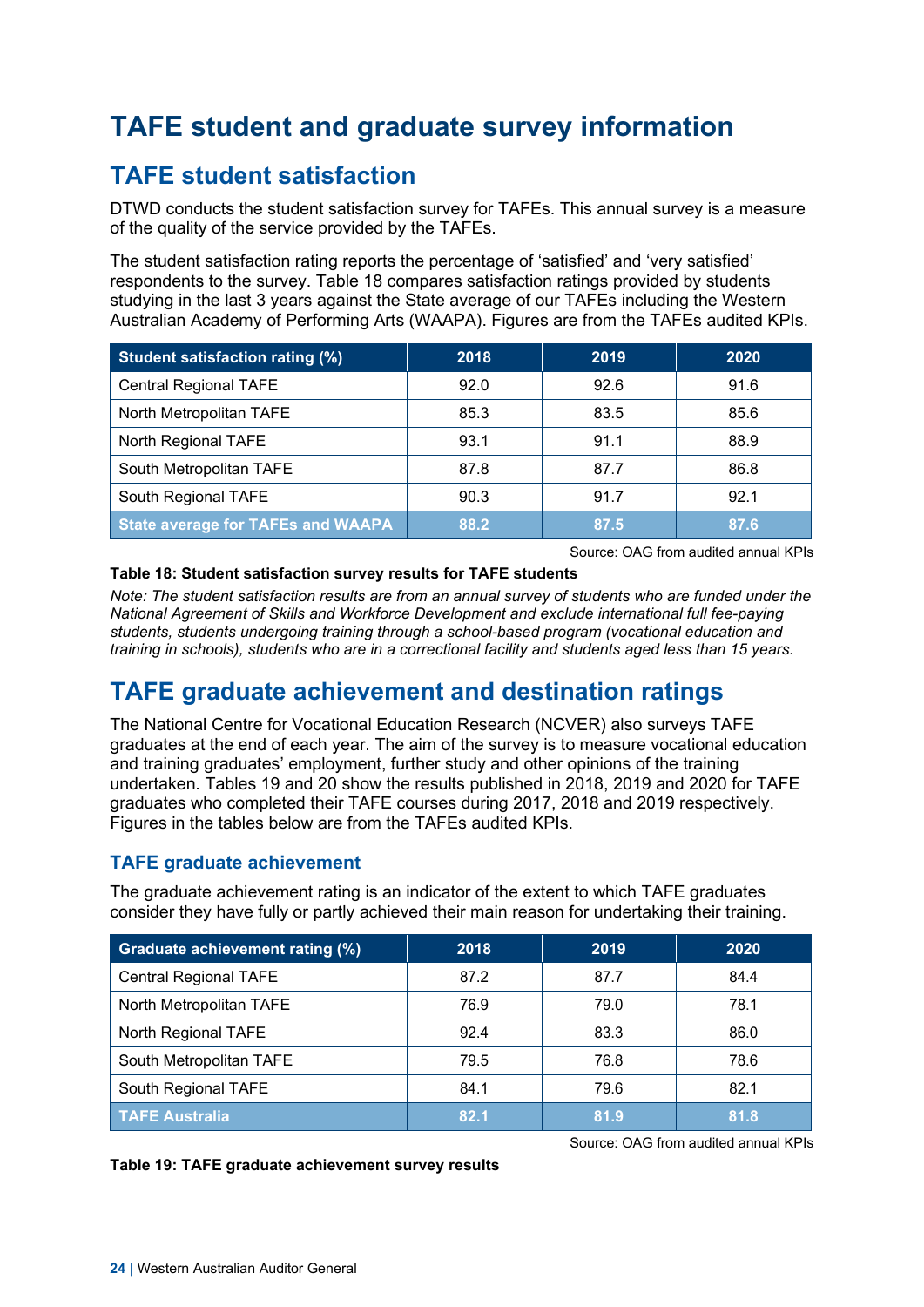#### **TAFE graduate destination**

The graduate destination indicator is the proportion of graduates in employment and shows the extent to which TAFE is providing relevant and quality training that improved graduates' employability.

| <b>Graduate destination rating (%)</b> | 2018 | 2019 | 2020 |
|----------------------------------------|------|------|------|
| <b>Central Regional TAFE</b>           | 78.9 | 79.3 | 75.0 |
| North Metropolitan TAFE                | 64.1 | 61.2 | 55.9 |
| North Regional TAFE                    | 88.4 | 84.4 | 73.8 |
| South Metropolitan TAFE                | 68.4 | 66.3 | 59.3 |
| South Regional TAFE                    | 75.1 | 75.3 | 65.5 |
| <b>TAFE Australia</b>                  | 72.4 | 71.3 | 65.7 |

Source: OAG from audited annual KPIs

#### **Table 20: TAFE graduate destination survey results**

*Note: The graduate destination indicator has seen a large decrease in rating Australia wide. One reason for this significant change is the inclusion of students aged 15 to 17 years and vocational education and training in schools students in the 2020 survey for the first time.*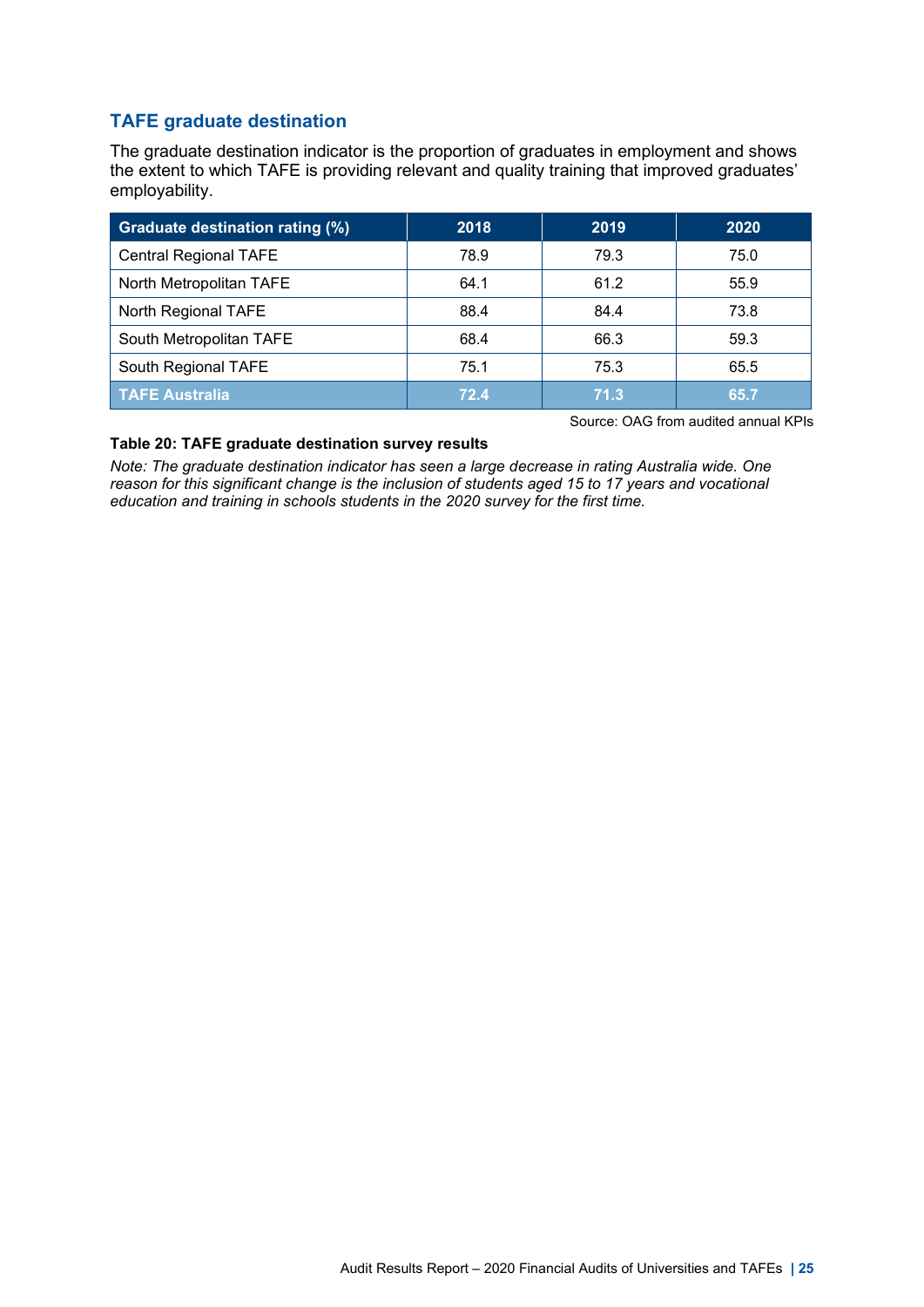### <span id="page-29-0"></span>**Audit work completed for State government entities**

#### <span id="page-29-1"></span>**Seven other audit opinions were issued**

In addition to the tertiary education sector audits reported above, we issued a further 7 opinions for State government entities since 4 November 2020. These were all clear audit opinions. Refer to Appendix 1 on page [27.](#page-30-0)

We reported 8 financial and management control findings to 5 of these entities during their audits. One finding was rated significant, 3 moderate and 4 minor. These included non-compliance with Treasurer's Instructions for segregation of duties, and the absence of service level agreements or current memorandums of understanding where required.

#### **Matters of Significance and Emphasis of Matter paragraphs**

#### *Western Australian Institute of Sport – Matter of Significance*

The Matter of Significance paragraph in the Western Australian Institute of Sport's opinion reported that the Under Treasurer approved an exemption from reporting the key performance indicators for 'Percentage of national team representatives from WA and supported by the Western Australian Institute of Sport', 'Percentage of Australian podium performances from WA and supported by the Institute' and 'Percentage of the Institute's scholarship holder national team representatives reflecting the personal value of a champion'. These exemptions were approved due to the cancellation or postponement of major sporting competitions due to the COVID-19 pandemic.

#### *Legal Contribution Trust – Emphasis of Matter*

The opinion of the Legal Contribution Trust includes an Emphasis of Matter paragraph as the Trust did not comply with Treasurer's Instruction 953: Publication and Presentation of Annual Estimates.

#### **Thirty-eight audit certifications were issued**

Throughout the year, we conduct audit work to certify financial and statistical information produced by entities. The audit opinion enables entities to meet conditions of State or Commonwealth funding or specific grant requirements or legislation. Our opinion is usually also required to enable entities to receive ongoing funding under existing agreements or to apply for new funding.

Our tabled report<sup>[7](#page-29-2)</sup> on the annual 2019-20 financial audits of State Government entities detailed 85 certifications issued by 4 November 2020, including 71 certifications under the Royalties for Regions program – predominantly for the 30 June 2020 period. We have since issued a further 38 certifications. Refer to Appendix 2 on page 27.

#### **Agreed-upon procedures engagements completed**

We issued 3 factual findings reports on the regulatory financial statements of the Electricity Networks Corporation (Western Power) for the 3 years ending on 30 June 2018, 2019 and 2020. The reports were prepared in accordance with the Standard of Related Services ASRS 4400 *Agreed-Upon Procedures Engagement to Report Factual Findings*. The reports dated 14 October 2020 (for both the 2018 and 2019 years), and 17 March 2021 (for the 2020 year), were prepared for submission to the Economic Regulation Authority. This work is separate to the annual financial audits.

<span id="page-29-2"></span><sup>7</sup> Report 7: November 2020, Audit Results Report on the Annual 2019-20 Financial Audits of State Government Entities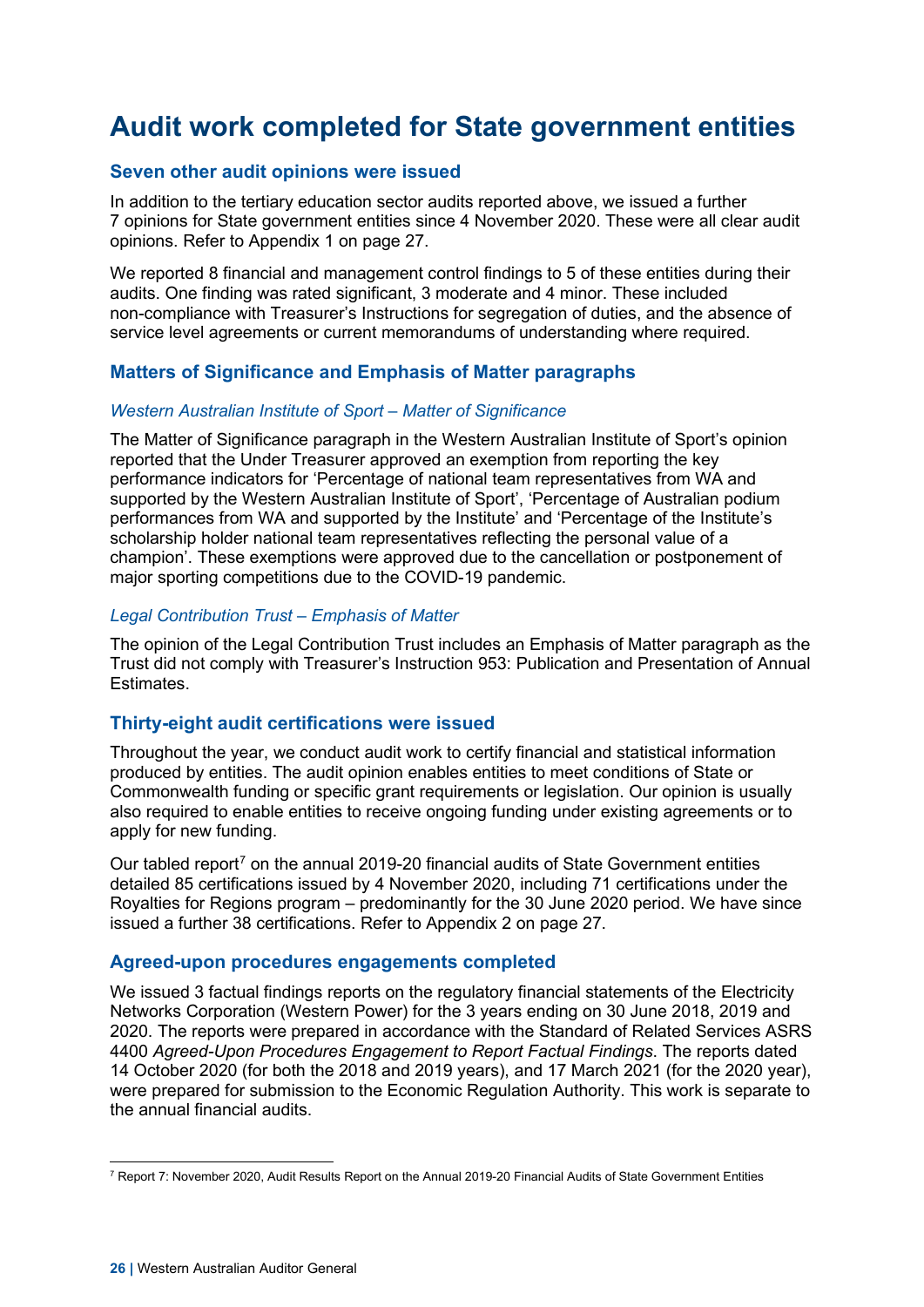### <span id="page-30-0"></span>**Appendix 1: Other audit opinions issued since 4 November 2020**

| 31 December 2019 reporting date<br><b>Statutory authorities</b><br>Opinion on financial statements, controls and KPIs | <b>Opinion issued</b> |
|-----------------------------------------------------------------------------------------------------------------------|-----------------------|
| Legal Contribution Trust – for 6 months ending 31/12/2020                                                             | 29/03/2021            |
| The Anzac Day Trust                                                                                                   | 31/03/2021            |
| Western Australian Institute of Sport                                                                                 | 12/03/2021            |

Source: OAG

| 30 June 2020 reporting date – Audits completed since 4 November 2020 | Opinion issued |
|----------------------------------------------------------------------|----------------|
| Tertiary Institutions Service Centre Ltd (Request audit)             | 25/11/2020     |

Source: OAG

| 30 June 2020 reporting date - Audits completed since 4 November 2020<br>Cemetery Boards - audited under the Cemeteries Act 1986<br>Financial statements only. There is no statutory deadline for the Boards to<br>submit their financial statements for years ending on 30 June | <b>Opinion issued</b> |
|---------------------------------------------------------------------------------------------------------------------------------------------------------------------------------------------------------------------------------------------------------------------------------|-----------------------|
| <b>Albany Cemetery Board</b>                                                                                                                                                                                                                                                    | 14/05/2021            |
| <b>Bunbury Cemetery Board</b>                                                                                                                                                                                                                                                   | 23/04/2021            |
| <b>Geraldton Cemetery Board</b>                                                                                                                                                                                                                                                 | Audit in progress     |
| Kalgoorlie-Boulder Cemetery Board                                                                                                                                                                                                                                               | Audit in progress     |
|                                                                                                                                                                                                                                                                                 | Source: OAG           |

| 2020-21 Final audit completed                                            | Opinion issued |
|--------------------------------------------------------------------------|----------------|
| Commissioner for Equal Opportunity (Final audit 01/07/2020 - 30/11/2020) | 23/02/2021     |
|                                                                          |                |

Source: OAG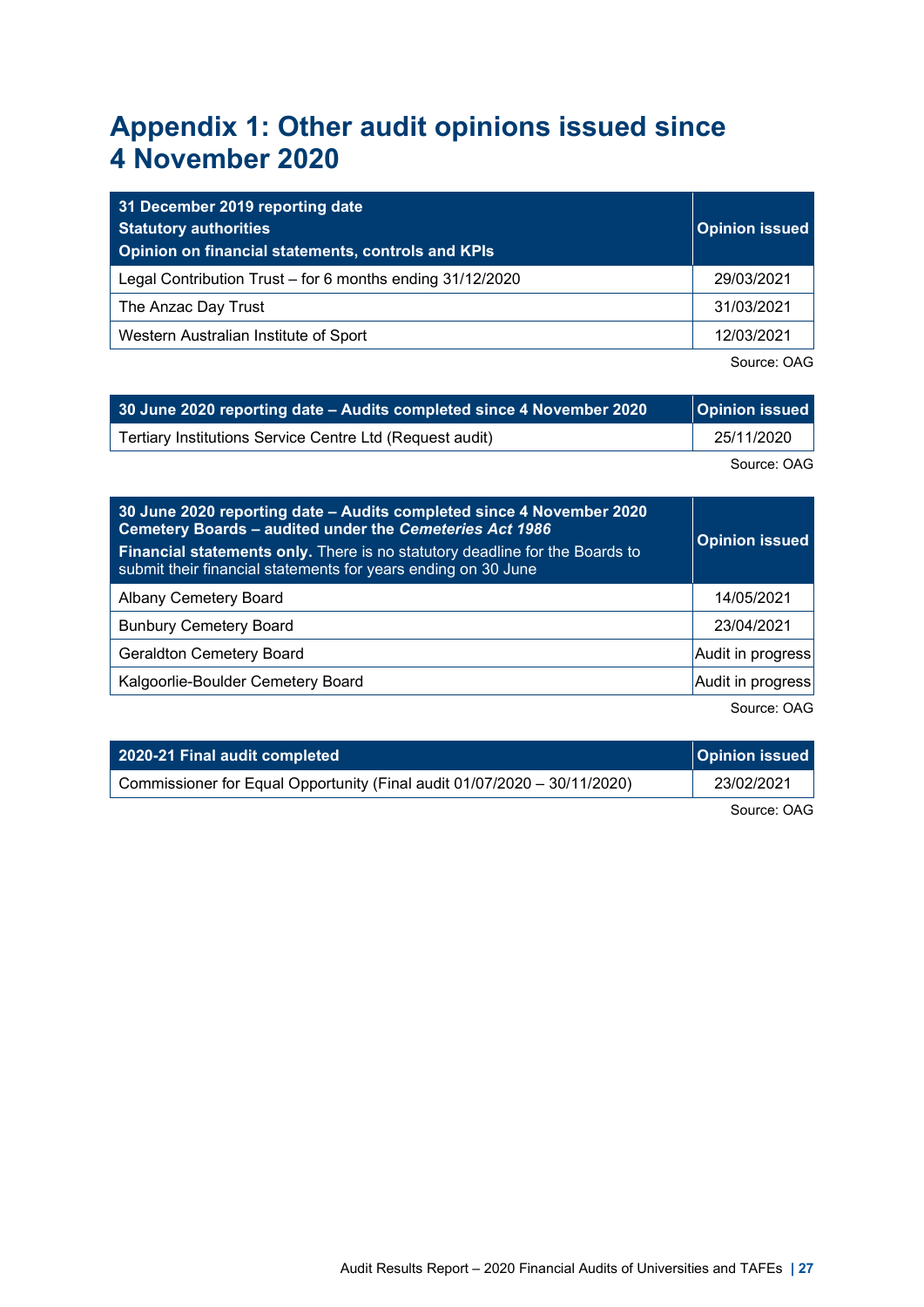### <span id="page-31-0"></span>**Appendix 2: Certifications issued since 4 November 2020**

Unless stated, the following certifications were for the year ended 30 June 2020. The statements prepared by management were confirmed and no adverse reports were issued.

| <b>Client</b>                                                                                                                     | <b>Certification relates to</b>                                                                                                                                                                     | <b>Date</b><br>certification<br><b>issued</b> |
|-----------------------------------------------------------------------------------------------------------------------------------|-----------------------------------------------------------------------------------------------------------------------------------------------------------------------------------------------------|-----------------------------------------------|
| Commonwealth<br>Department of<br>Infrastructure,<br><b>Transport, Regional</b><br><b>Development and</b><br><b>Communications</b> | Indian Ocean Territories - Service Delivery<br>Arrangements                                                                                                                                         | 21/12/2020                                    |
| <b>Department of Local</b><br>Government, Sport and<br><b>Cultural Industries</b>                                                 | Local Government (Financial Assistance) Act 1995:<br>Commonwealth funding to local government entities                                                                                              | 10/11/2020                                    |
| <b>Electricity Generation</b><br>and Retail Corporation                                                                           | Compliance with Electricity Corporations (Electricity<br>Generation and Retail Corporation) Regulations 2013,<br>Part 2, Division 3, on Segregation Arrangements for<br>year ended 31 December 2020 | 16/04/2021                                    |
| <b>Police Service</b>                                                                                                             | Road Trauma Trust Account funding for:                                                                                                                                                              |                                               |
|                                                                                                                                   | Automated Number Plate Recognition (ANPR)<br>Technology                                                                                                                                             | 06/11/2020                                    |
|                                                                                                                                   | Automated Traffic Enforcement (ATE) - Expansion<br>Program                                                                                                                                          | 06/11/2020                                    |
|                                                                                                                                   | <b>Breath and Drug Operations Buses</b>                                                                                                                                                             | 06/11/2020                                    |
|                                                                                                                                   | <b>Expansion of Drug Testing Capabilities</b>                                                                                                                                                       | 06/11/2020                                    |
|                                                                                                                                   | Increase Breath and Drug Testing                                                                                                                                                                    | 06/11/2020                                    |
|                                                                                                                                   | Infringement Management Operations (IMO) -<br><b>Administration Costs</b>                                                                                                                           | 06/11/2020                                    |
|                                                                                                                                   | Roadside Alcohol & Drug Testing - Election Commitment                                                                                                                                               | 06/11/2020                                    |
|                                                                                                                                   | Speed Camera Replacement Program                                                                                                                                                                    | 06/11/2020                                    |

Source: OAG

#### **Royalties for Regions certifications**

| <b>Delivering entity</b>                                            | <b>Royalties for Regions approved projects</b>                                                                                                                                                    | <b>Date</b><br>certification<br><b>issued</b>        |
|---------------------------------------------------------------------|---------------------------------------------------------------------------------------------------------------------------------------------------------------------------------------------------|------------------------------------------------------|
| <b>Police Service</b>                                               | Community Safety Network - Regional Radio Network<br>Replacement (01/07/2020 - 20/11/2020)                                                                                                        | 15/12/2020                                           |
| <b>Public Transport</b><br><b>Authority of</b><br>Western Australia | Australian Railcar Replacements<br>Mandurah train station - new parking bays<br>Rail to Kemerton Industrial Park<br>Upgrade to Cookernup and North Dandalup stations and<br>completion of Yarloop | 10/12/2020<br>10/12/2020<br>10/12/2020<br>10/12/2020 |
| <b>WA Country</b><br><b>Health Service</b>                          | Albany Radiation Oncology<br>Collie Hospital Upgrade                                                                                                                                              | 09/11/2020<br>09/11/2020                             |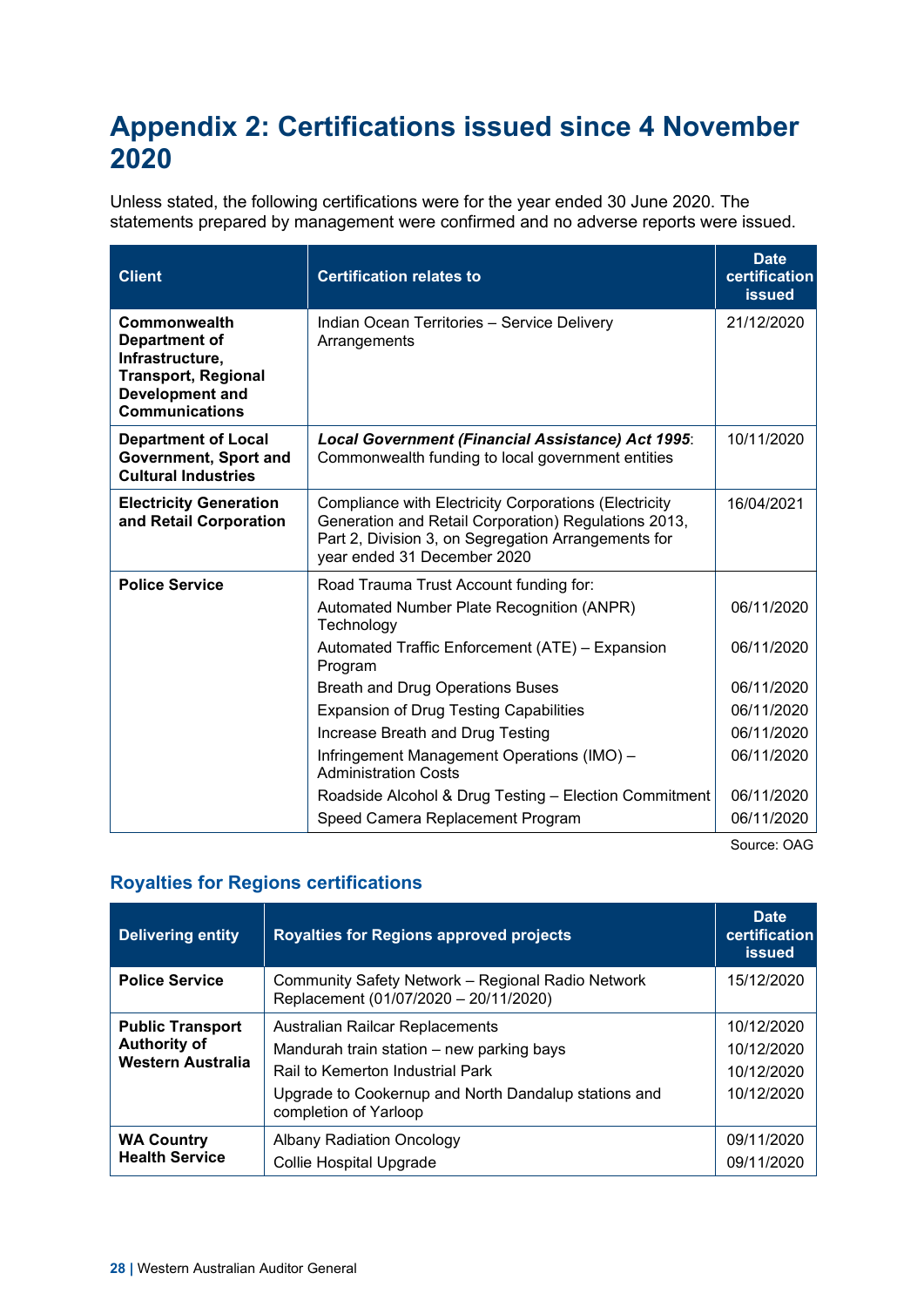| <b>Delivering entity</b> | <b>Royalties for Regions approved projects</b>            | <b>Date</b><br>certification<br><b>issued</b> |
|--------------------------|-----------------------------------------------------------|-----------------------------------------------|
|                          | Derby Community Health Service                            | 09/11/2020                                    |
|                          | Digital Innovation, Transport and Access to Care          | 09/11/2020                                    |
|                          | Dongara Aged Care                                         | 09/11/2020                                    |
|                          | <b>Emergency and Acute Workforce</b>                      | 09/11/2020                                    |
|                          | Expand the Ear Bus Program                                | 09/11/2020                                    |
|                          | Geraldton Health Campus Redevelopment                     | 09/11/2020                                    |
|                          | Kalgoorlie Health Campus Magnetic Resonance Imaging Suite | 09/11/2020                                    |
|                          | Karratha Health Campus                                    | 09/11/2020                                    |
|                          | Kimberley Mobile Dialysis Unit                            | 09/11/2020                                    |
|                          | <b>Meet and Greet Service</b>                             | 09/11/2020                                    |
|                          | Newman Health Service Redevelopment                       | 09/11/2020                                    |
|                          | Nickol Bay Hospital                                       | 09/11/2020                                    |
|                          | <b>Onslow Health Service Redevelopment</b>                | 09/11/2020                                    |
|                          | Pilbara Health Initiative Phase 3                         | 09/11/2020                                    |
|                          | Remote Indigenous Health Clinics                          | 09/11/2020                                    |
|                          | <b>Renal Dialysis Services</b>                            | 09/11/2020                                    |
|                          | <b>Renal Hostels</b>                                      | 09/11/2020                                    |
|                          | Residential Aged and Dementia Care Investment Program     | 09/11/2020                                    |
|                          | Southern Inland Health Service - Stream 2a, 3 and 4       | 09/11/2020                                    |
|                          | Tom Price Hospital Redevelopment                          | 09/11/2020                                    |

Source: OAG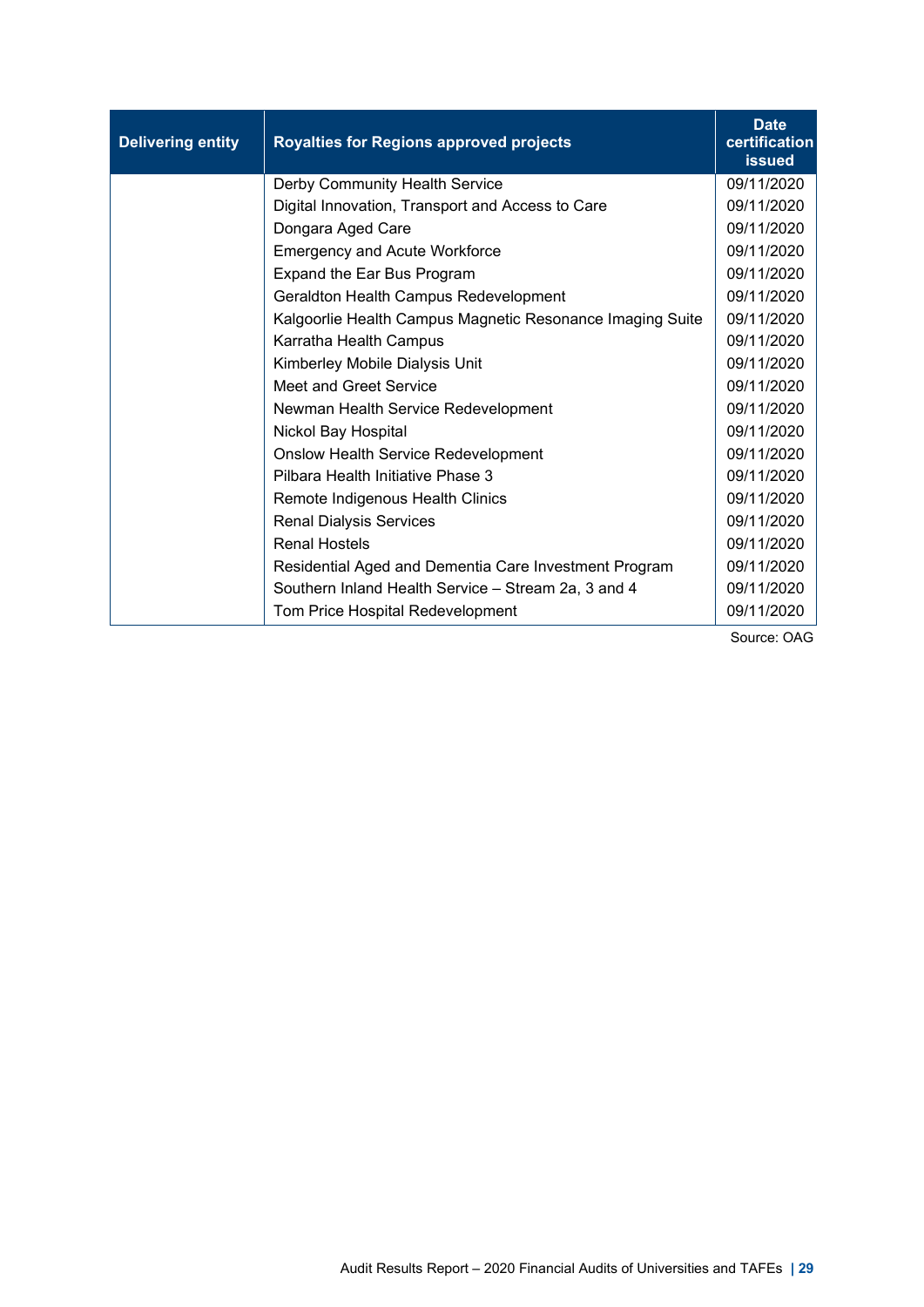### <span id="page-33-0"></span>**Appendix 3: Universities' and TAFEs' expenditure and sources of revenue**

The following breakdown of total revenue sources and total expenses by categories for the past 5 years for the universities and TAFEs are provided for the information of Parliament.



Source: OAG calculated from annual financial statements of universities



Source: OAG calculated from annual financial statements of universities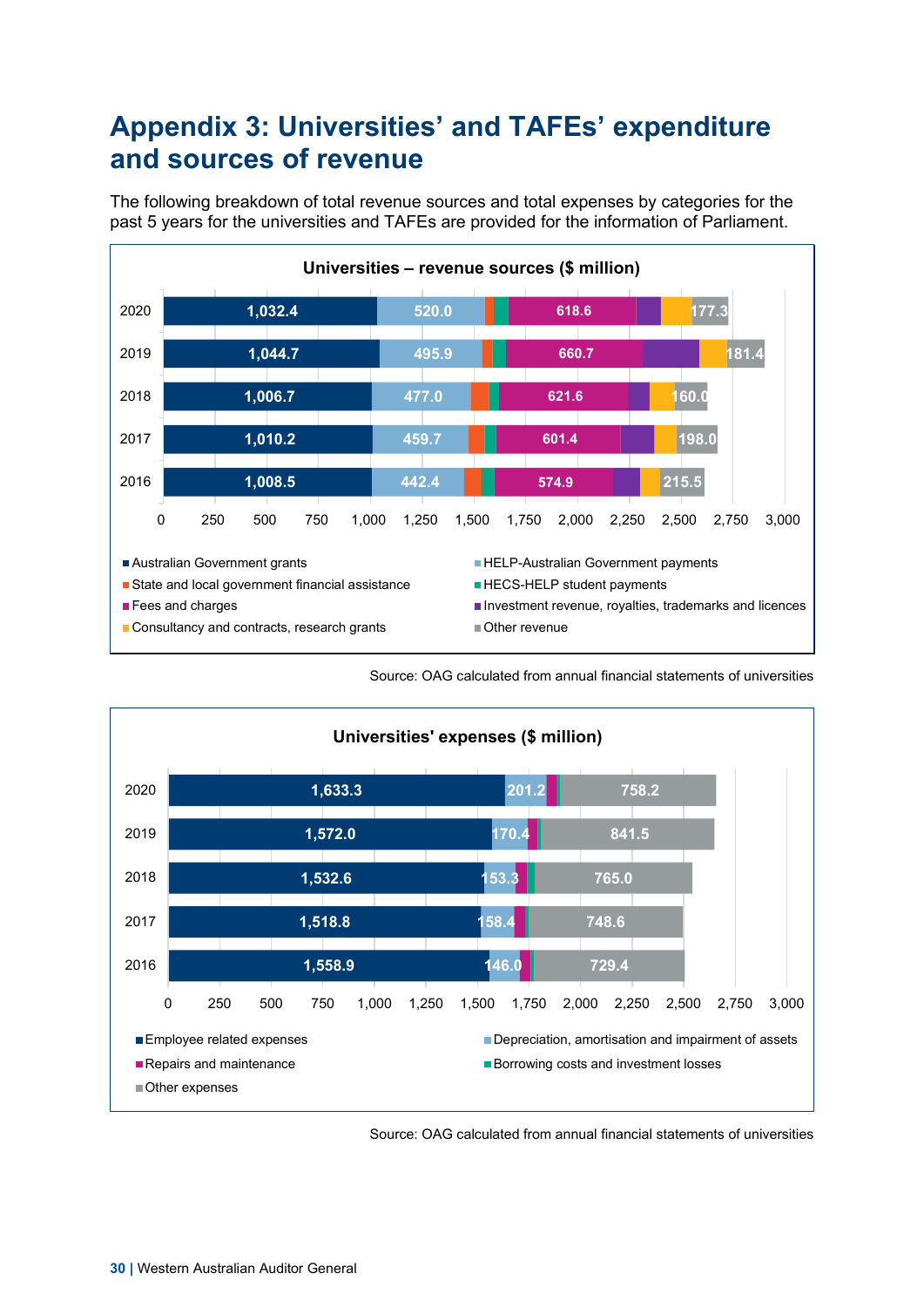

Source: OAG calculated from annual financial statements of TAFEs



Source: OAG calculated from annual financial statements of TAFEs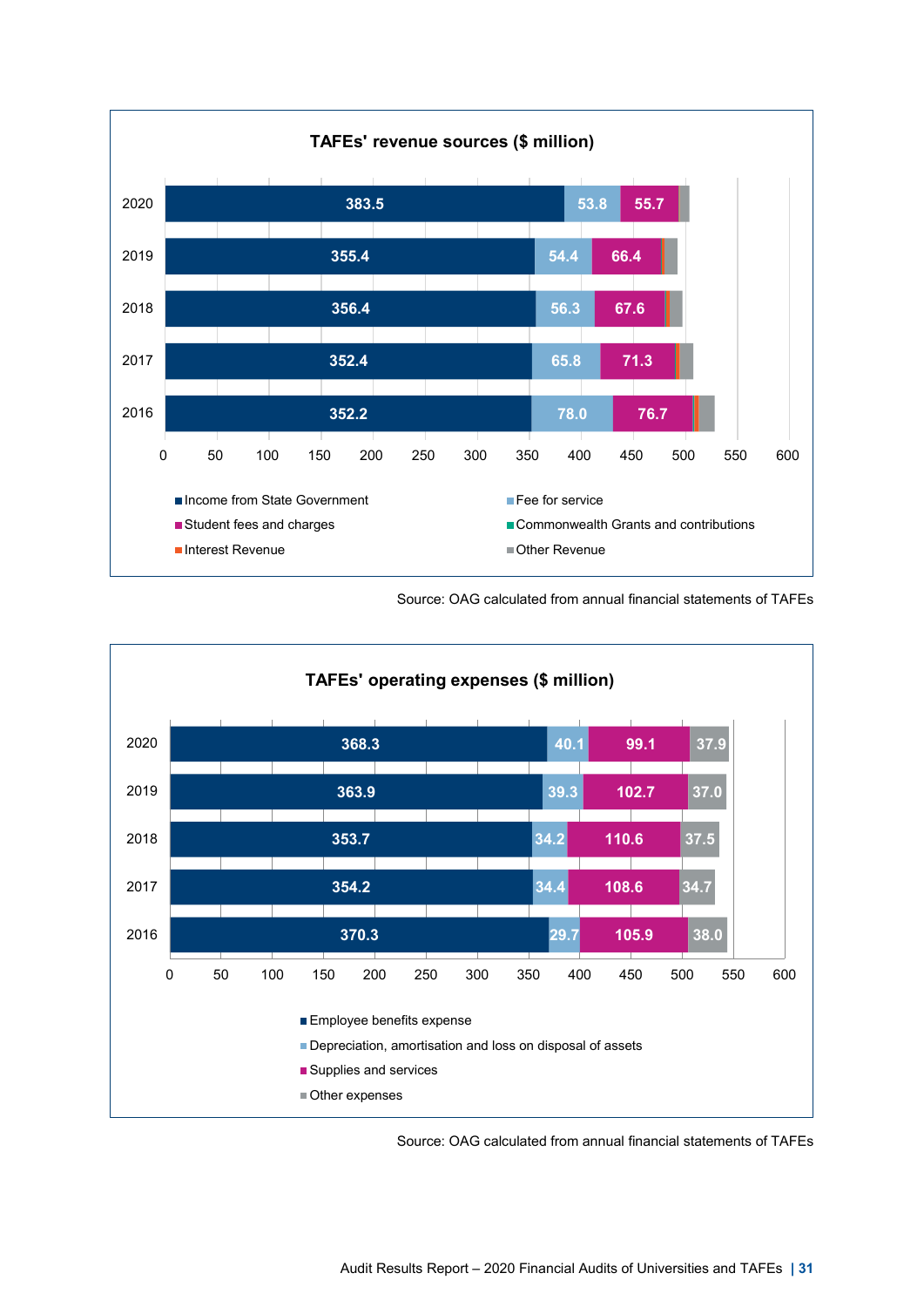# <span id="page-35-0"></span>**Glossary**

| Clear opinion (or<br>unqualified opinion) | Auditor General's opinion expressed when an audit concludes that in all material<br>respects the financial statements, controls and KPIs are presented fairly in<br>accordance with the enabling legislation of the entity, Australian Accounting<br>Standards (including Australian Accounting Interpretations) and the Treasurer's<br>Instructions, where applicable. |
|-------------------------------------------|-------------------------------------------------------------------------------------------------------------------------------------------------------------------------------------------------------------------------------------------------------------------------------------------------------------------------------------------------------------------------|
| <b>DESE</b>                               | Commonwealth Government Department of Education, Skills and Employment,<br>formerly functions of the Commonwealth Government Department of Education and<br>Training                                                                                                                                                                                                    |
| <b>DPA</b>                                | Delivery and Performance Agreements between each TAFE and the Department of<br>Training and Workforce Development for training to be delivered                                                                                                                                                                                                                          |
| <b>DTWD</b>                               | Western Australian Department of Training and Workforce Development                                                                                                                                                                                                                                                                                                     |
| Entity                                    | Term used to describe clients audited by the Auditor General, including departments,<br>statutory authorities, corporations, subsidiaries, cemetery boards and request audits.                                                                                                                                                                                          |
| <b>EFTSL</b>                              | Equivalent Full Time Study Load - a measure of universities' student enrolments.                                                                                                                                                                                                                                                                                        |
| Financial audit                           | Work performed to enable an opinion to be expressed regarding a report about<br>financial or performance matters prepared by the party who is accountable for the<br>financial transactions or the performance summary.                                                                                                                                                 |
| <b>KPI</b>                                | Key performance indicator – information about service performance or outcome<br>achievement.                                                                                                                                                                                                                                                                            |
| Materiality                               | Magnitude of an omission or misstatement of accounting or performance information<br>that, in the light of context or circumstances, makes it probable that the judgement of<br>a reasonable person relying on the information would have been changed or<br>influenced.                                                                                                |
| <b>NCVER</b>                              | National Centre for Vocational Education Research - conducts student outcomes<br>surveys of vocational education and training students, including TAFE students.                                                                                                                                                                                                        |
| OAG                                       | Office of the Auditor General                                                                                                                                                                                                                                                                                                                                           |
| QILT                                      | Quality Indicators for Learning and Teaching - reports universities' survey results on<br>behalf of the DESE.                                                                                                                                                                                                                                                           |
| Qualified opinion                         | Auditor General's opinion expressed when an audit identifies that the financial<br>statements or KPIs are likely to be misleading to users, controls were inadequate,<br>there was material conflict between applicable financial reporting frameworks, or an<br>unavoidable limitation on audit work.                                                                  |
| <b>SCH</b>                                | Student Curriculum Hours - a measure used by TAFEs for student training hours<br>delivered.                                                                                                                                                                                                                                                                             |
| Significance                              | Relative importance in the circumstances, in relation to audit objectives, of an item,<br>event or information, variation or problem the auditor identifies.                                                                                                                                                                                                            |
| TAFEs                                     | TAFEs from April 2016, previously state training providers. An acronym for technical<br>and further education but now used as name for colleges providing vocational<br>education and training.                                                                                                                                                                         |
| Treasurer's<br>instructions               | Prescribed requirements at a minimum level with respect to financial administration<br>that have the force of law and must be observed by public sector entities under the<br>Financial Management Act 2006, which includes the TAFEs.                                                                                                                                  |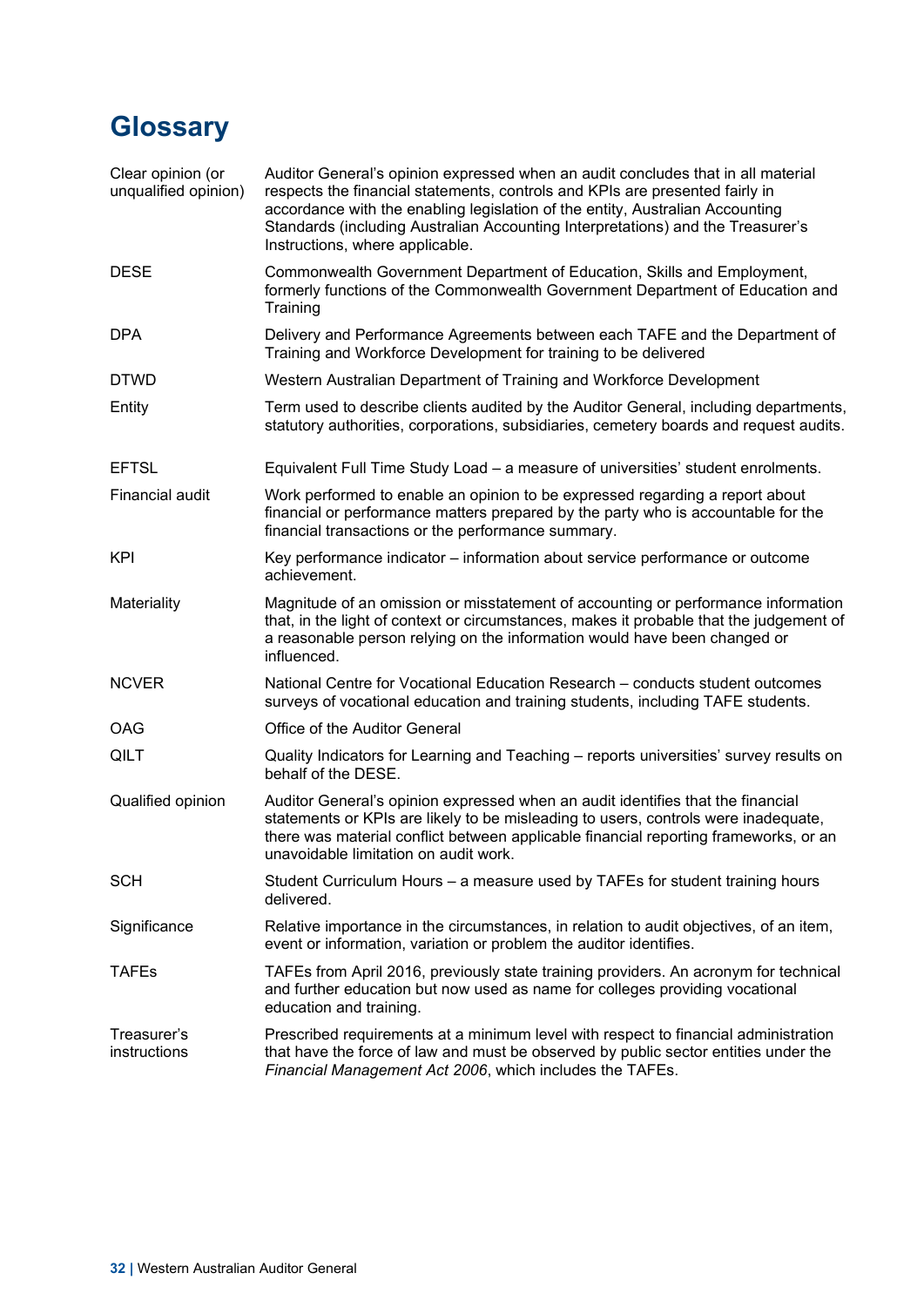# **Auditor General's 2020-21 reports**

| <b>Number</b> | <b>Title</b>                                                                                                             | <b>Date tabled</b> |
|---------------|--------------------------------------------------------------------------------------------------------------------------|--------------------|
| 25            | Delivering Essential Services to Remote Communities                                                                      | 2 June 2021        |
| 24            | Opinion on Ministerial Notification - DPIRD Capability Review                                                            | 18 May 2021        |
| 23            | Local Government General Computer Controls                                                                               | 12 May 2021        |
| 22            | Opinion on Ministerial Notification - Hospital Facilities Services                                                       | 6 May 2021         |
| 21            | Regulation and Support of the Local Government Sector                                                                    | 30 April 2021      |
| 20            | Opinions on Ministerial Notifications - Policing Information                                                             | 28 April 2021      |
| 19            | Opinion on Ministerial Notification - Bennett Brook Disability<br><b>Justice Centre</b>                                  | 8 April 2021       |
| 18            | Regulation of Consumer Food Safety by the Department of Health                                                           | 1 April 2021       |
| 17            | Department of Communities' Administration of Family and<br><b>Domestic Violence Support Services</b>                     | 11 March 2021      |
| 16            | <b>Application Controls Audits 2021</b>                                                                                  | 8 March 2021       |
| 15            | Opinions on Ministerial Notifications - Tax and Funding Information<br>Relating to Racing and Wagering Western Australia | 26 February 2021   |
| 14            | Opinion on Ministerial Notification - Hotel Perth Campaign Reports                                                       | 24 February 2021   |
| 13            | Opinion on Ministerial Notification - Release of Schedule of<br><b>Stumpage Rates</b>                                    | 24 February 2021   |
| 12            | <b>Grants Administration</b>                                                                                             | 28 January 2021    |
| 11            | COVID-19 Relief Fund                                                                                                     | 21 December 2020   |
| 10            | COVID-19: Status of WA Public Testing Systems                                                                            | 9 December 2020    |
| 9             | Western Australian Registry System - Application Controls Audit                                                          | 26 November 2020   |
| 8             | <b>Regulating Minor Pollutants</b>                                                                                       | 26 November 2020   |
| 7             | Audit Results Report - Annual 2019-20 Financial Audits of State<br><b>Government Entities</b>                            | 11 November 2020   |
| 6             | Transparency Report: Major Projects                                                                                      | 29 October 2020    |
| 5             | Transparency Report: Current Status of WA Health's COVID-19<br><b>Response Preparedness</b>                              | 24 September 2020  |
| 4             | Managing the Impact of Plant and Animal Pests: Follow-up                                                                 | 31 August 2020     |
| 3             | Waste Management - Service Delivery                                                                                      | 20 August 2020     |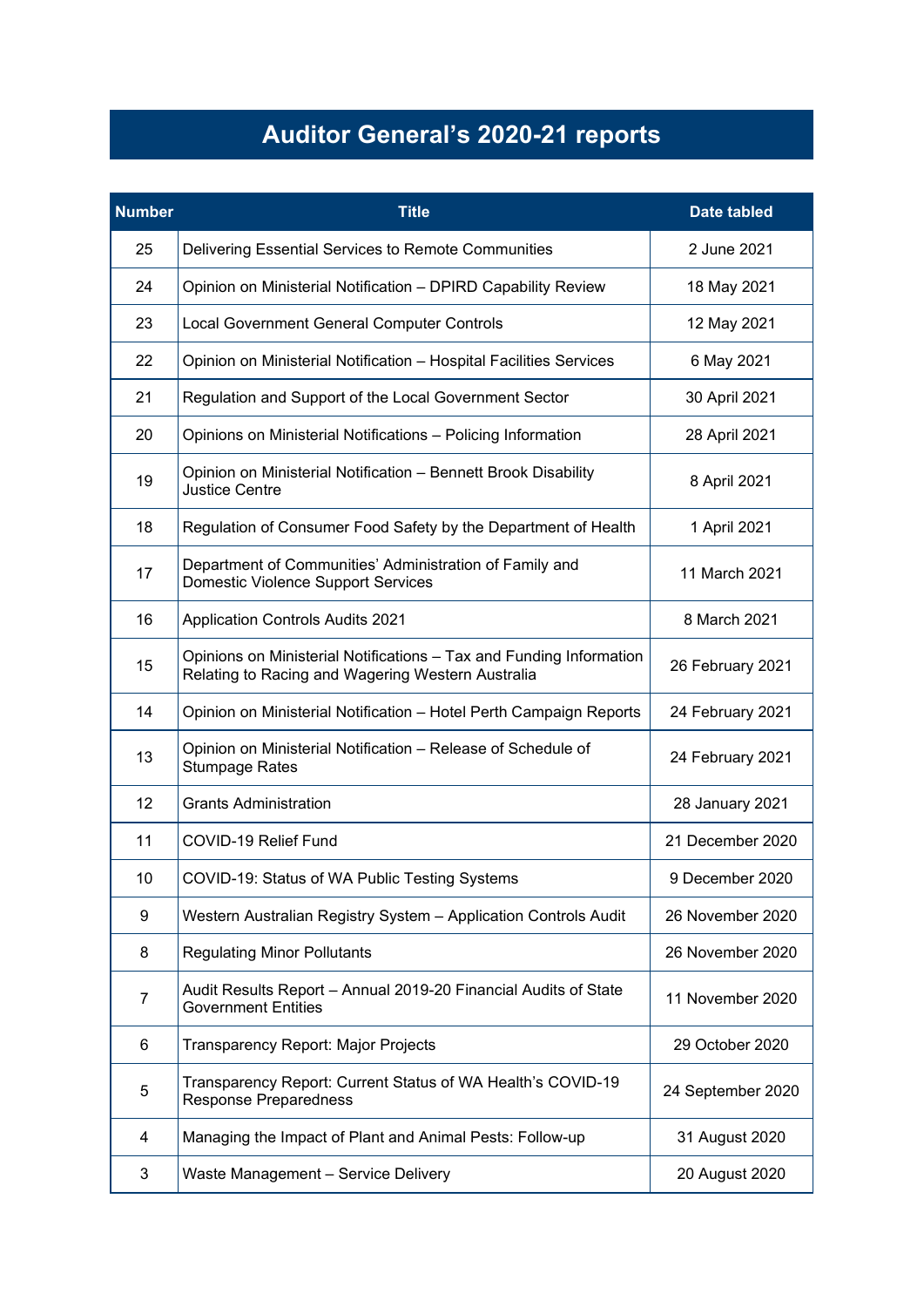| <b>Number</b> | Title                                                                            | Date tabled  |
|---------------|----------------------------------------------------------------------------------|--------------|
| 2             | Opinion on Ministerial Notification - Agriculture Digital Connectivity<br>Report | 30 July 2020 |
|               | Working with Children Checks - Managing Compliance                               | 15 July 2020 |